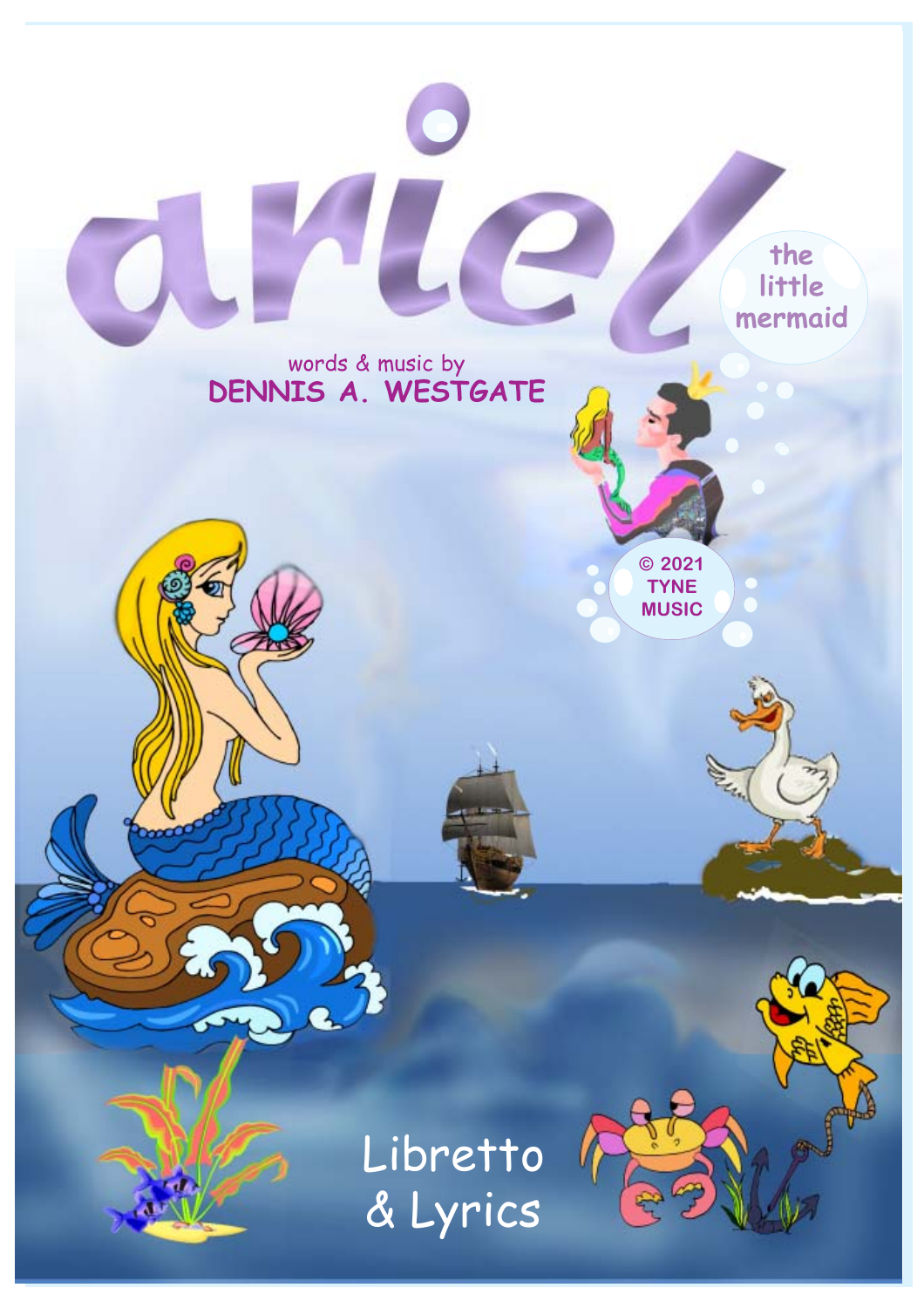### **PREFACE:**

For those of you familiar with the original Hans Christian Anderson story of 'THE LITTLE MERMAID' it isn't one of those 'Happily Ever After' stories' as indeed most fairy tales were not considered to be, so my own interpretation more or less follows the original story.

I realise, there have been a few versions, especially Disney's, where new characters have been introduced and the ending completely ammended to create a somewhat diluted version of the writer's original.

In this adaptation I've kept the names of the main characters in the story and given new titles for the princesses and the sea witch. The nub of Hans Andersen's story is narrated by Granchio, (*a Caribbean crab*) my pivotal character who provides continuity as Ariel plays her part to its ultimate sad conclusion.

This musical version has new and original songs, not the Disney numbers we all associate with The Little Mermaid, but time moves on and this version will provide an opportunity for a new interpretation.

Because finance always becomes one of the deciding factors when presenting any work for the stage, I've given you a basic layout which should be cost effective and easy to construct. With a little imagination and effective sound and lighting, I'm sure this musical will be well within the bounds of anyone working within a tight budget and you should easily recoup your outlay.

Please don't expect the comfortable warm ending we're all used to. As we all know, life is not always 'Hearts and Roses' especially in this modern age, so this is a modern interpretation with its own morals. It is a lesson we all need to learn and accept.

The cast list has all the usual main characters, a minimum of 15, but you will need to add additional players, old & young to make up the chorus work. However, if preferred, I'm sure a cast of 20 could work by doubling up.

As to the music, as with all of my musicals, I only provide a piano/vocal score because finances won't allow me to have band parts prepared, However, there are plenty of M.Ds who already have this expertise and will probably enjoy the challenge.

Thank you for the time to read this. If you decide to take this project on, I'm sure you (*and your audience*) will not be disappointed.

Break a Leg!

*Dennis A. Westgate*

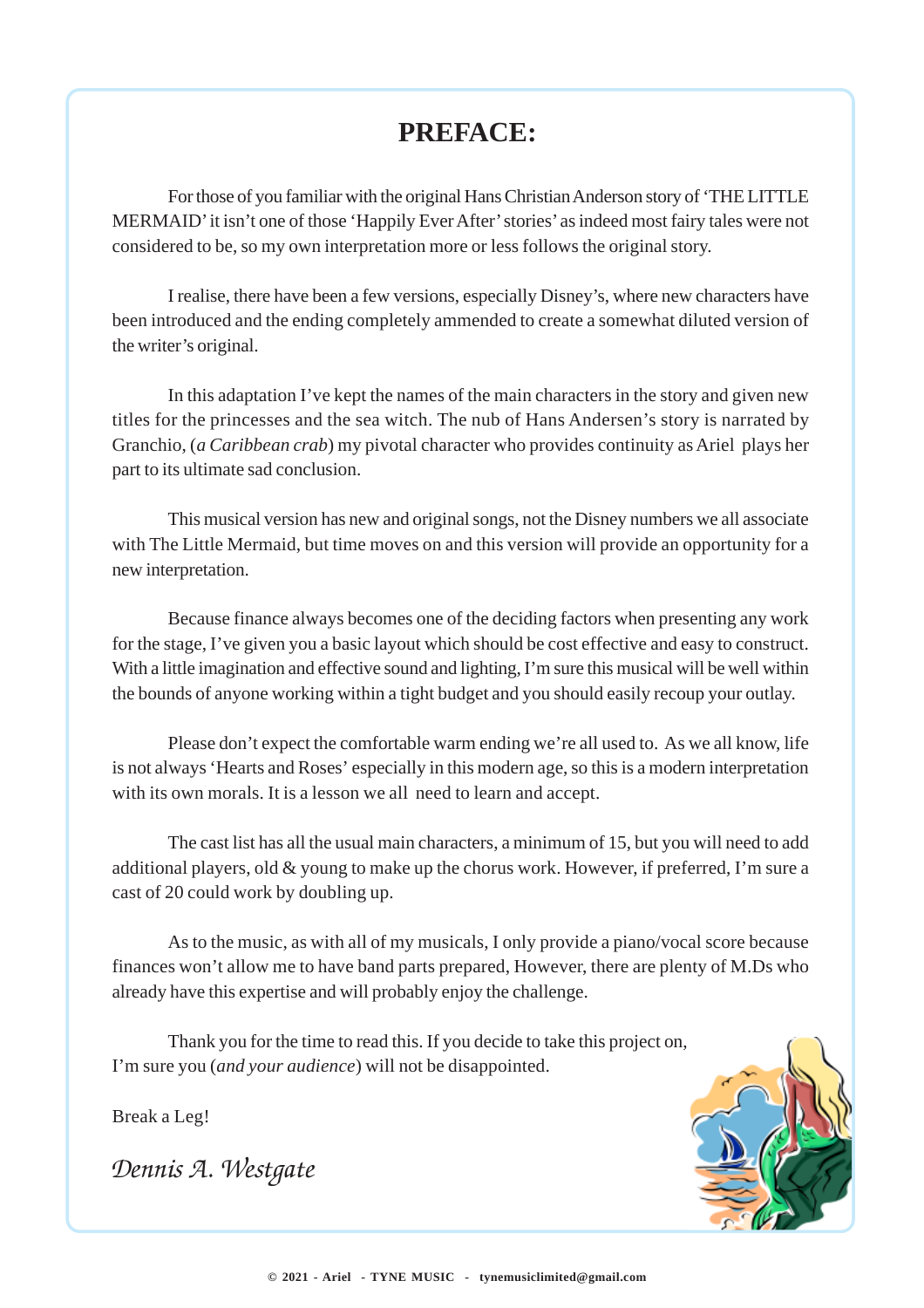# ariel

### **THE PLAYERS**

Triton...................... (Sea King) Queen Amphitrite .. (the Grandmother)

#### *the Princesses*

- 1) Marina
- 2) Maurea
- 3) Nerida
- 4) Ondine
- 5) Asherah
- 6) Ariel

*THE PRINCESSES (especially Ariel). GRANCHIO CASSANDRA & ALEXANDER*

*All of the following should have very good singing voices:-*

Cassandra ..............(The Sea Witch) Granchio ................(a Caribbean Crab) Flipper....................(Ariel's pet Dolphin)

| Captain Cook  (Ship Master) |  |
|-----------------------------|--|

- + Younger Mermaids,
- + Ship's Crew & Palace Servants
- + Various Tropical Fish & Crustacean

### **SYNOPSIS**

Ariel, a mermaid, falls in love with Prince Alexander,a human and sacrifices her beautiful singing voice and tail, in order to follow her dream. Her best friend Granchio, the caribbean crab, tries to dissuade the little mermaid from this flawed relationship to no avail. This well loved story by Hand Christian Andersen has had many interpretations and this is no exception, except to say my version has followed the original, even to its final sad conclusion.

#### **ACT 1**

| Scene 1.         |  |  |  |
|------------------|--|--|--|
| Scene 2.         |  |  |  |
| ACT <sub>2</sub> |  |  |  |
| Scene 1.         |  |  |  |
| Scene 2          |  |  |  |
| ACT3             |  |  |  |
| Scene 1          |  |  |  |
| Scene 2          |  |  |  |
| ACT4             |  |  |  |
| Scene 1          |  |  |  |
| Scene 2          |  |  |  |
|                  |  |  |  |

#### ○○○○○○○ ○○○○○○○○○○○○○○○○○○○○○○○○○ ○○○○○○○○○○○○○○○○○○○○ (Granchio's rock) A sandy beach with rocks for Ariel to hide behind, is in the wings & moved forward on cue SUITABLE underwater BACKDROP + change for palace scene Suitable Centre Tab (Fishy Scene or See Through Gauze) with Stage lighting suitable for an underwater scene **Mobile 4 Mobile 5** This is a double sided mobile. Side B is the Prince's ship Side A is the habitat of the Sea Witch. (reversed on cue)  $He$  So  $10$ Mobile 6 **March 19 Mobile 2 Mobile 2 Mobile 2 Mobile 2 Mobile 2** The drowning prince, lies on this mobile and is moved across the stage to the beach area. **Mobile 3** 12345678901234567890123456789 12345678901234567890123456789 12345678901234567890123456789 12345678901234567890123456789 12345678901234567890123456789 12345678901234567890123456789 12345678901234567890123456789 12345678901234567890123456789 12345678901234567890123456789 12345678901234567890123456789 123456789012345678901234567890123456789012345678901234567890123456789012345678901 123456789012345678901234578901234567890123457890123457890123457890123457890123457890123457890123457890123457890 12345678901234567890123456789 12345678901234567890123456789 12345678901234567890123456789 12345678901234567**8** 12345678901234567890123456789012345678901234567890123456789012345678901234567890123456789012345678901234567890123456 12345678901234567890123456789012345678901234567890123456789012345678901234567890123456789012345678901234567890 12345678901234567890123456789 1234*678901* 1234 September 1234 September 1234 September 1234 September 1234 September 1235 September 1235 September 1235 12345678901234567890 12345678901234567890 12345678901234567890 12345678901234567890 12345678901234567890 12345678901234567890 12345678901234567890 12345678901234567890 1234 The Contract of the Contract of the Contract of the Contract of the Contract of the Contract of the Contract of the Contract of the Contract of the Contract of the Contract of the Contract of the Contract of the Contr 12345678901234567890 12345678901234567890 12345678901234567890 123*4567890*123457890 12345678901234567890123456789012345678901234567890123456789012345678901234567890 12345678901234567890 **Mobile 1 Side A Side B (***Granchio's 2nd rock: Act 4 scene 1)* **Act 2: Scene 2 Act 4: Scene 1**

**THE STAGE LAYOUT**

#### *NOTE: The set is made up from 6 mobiles.*

\* MOBILE 1: Is double sided : **B** The Prince's Ship - **A** Cassandra's Emporium

- MOB' 2: A Sandy beach for Ariel's rdialogue with Alexander (Acts 2 & 4)
- \* MOB' 3: Also double sided with side **A** Ariel's garden with statue Side **B** The Epilogue Set
- MOB' 4: Decorated with fauna and rockery in varying sizes for mermaid's gardens **QUICKLY MOVED THEM FOR SCENE CHANGES.**

**ALL OF THESE MOBILES SHOULD HAVE SMALL LOCKABLE WHEELS TO**

- MOB' 5; Model of a shipwreck or whatever fills the background. Could also be used for (The Farewell scene')
- MOB' 6: A flat board on small wheels, decorated with rocks, sea fern/shells etc.for moving the prince (on his rescue ) to the beach.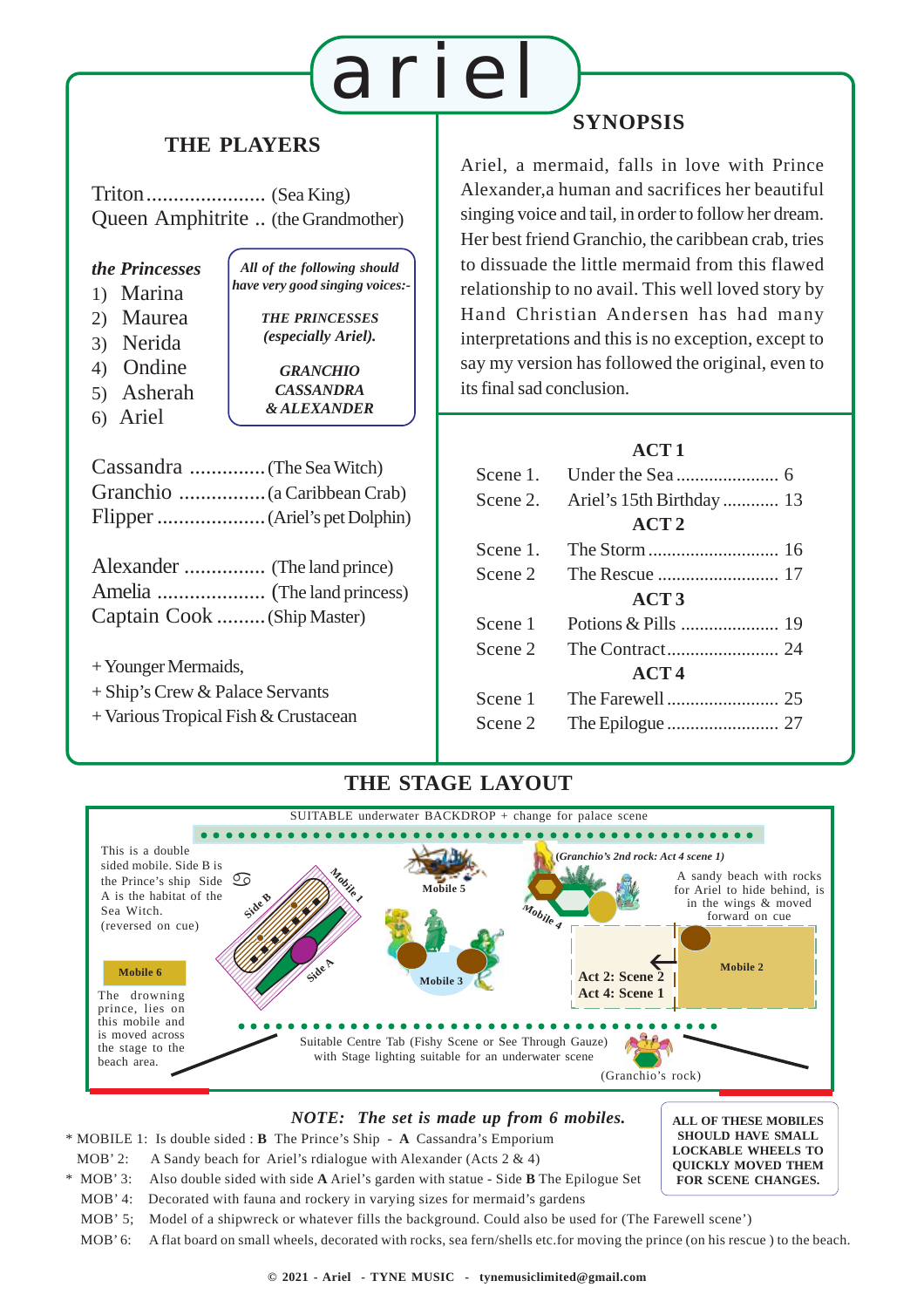### THE MUSIC & LYRICS © 2021 by DENNIS A. WESTGATE

ariel

### **THE SONGS**

| $\mathbf{1}$ |                                                                     |  |
|--------------|---------------------------------------------------------------------|--|
| 2.           | Do you Believe in Mermaids?  Granchio & Cast  6                     |  |
| 3.           |                                                                     |  |
| 4.           |                                                                     |  |
| 5.           |                                                                     |  |
| 6.           |                                                                     |  |
| 7.           |                                                                     |  |
| 8.           |                                                                     |  |
| 9.           |                                                                     |  |
| 10.          |                                                                     |  |
| 11.          |                                                                     |  |
|              |                                                                     |  |
|              | 13. Looking Back (also the overture) Granchio/Ariel & Full Cast  28 |  |
|              |                                                                     |  |

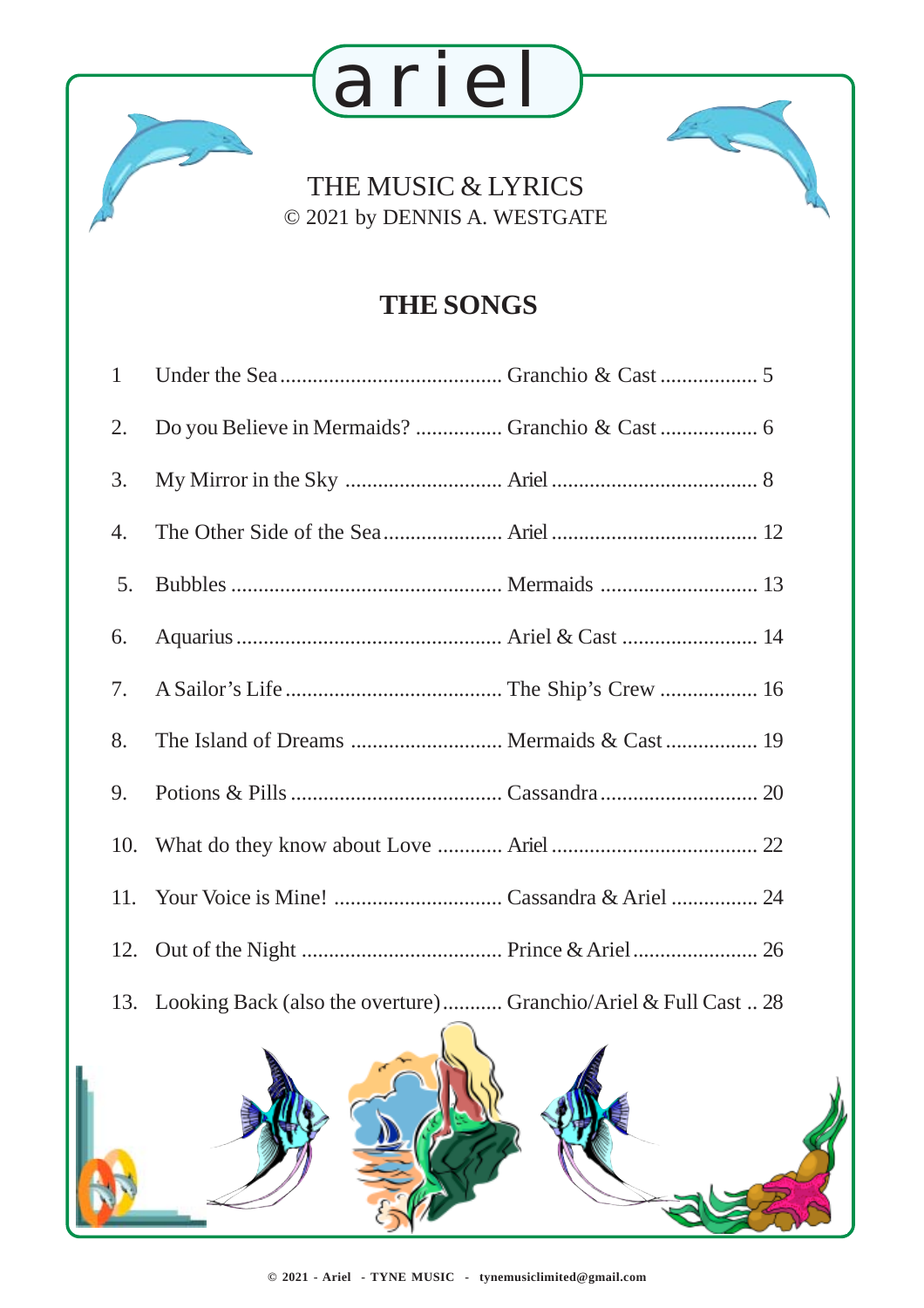# ariel

#### **Overture Instrumental version of 'Looking Back' (***see score***)**

#### **OPENING NUMBER:-**

ALL Under the sea under the sea. There's no better place we would want to be. Under the sea, under the sea. There's no better place you could be Come on down. Come on down. Come on down. Come on down. Come on down. Come on down Under the sea. (*etc. repeated under guidance of M.D*.)

> *(Opening number song plays as the curtains open with the centre tabs (see-through gauze) closed , showing an underwater scene of mermaids, fish, seahorses etc.The music is continued (ppp) under Granchio's dialogue)*

*(Granchino is sat on his rock from which he now addresses the audience)*

#### GRANCHIO **(***In rapping style with relaxed humorous expression)*

Welcome to our world under the sea, there's no better place I'd rather be You think you've got a whole lotta land, but we have a much more And we keep it hidden so you only get to see what's on the sea shore You have mountains that reach to the sky, but that's only the top The rest goes all the way down to the ocean floor and that's one helluva drop

So you got lots of animals and mammals of wide variety Well we've more living down here than you'll ever see You have zebra and rhino and hippo too We got seahorse and porpoise and elephant seals to mention a few Okay. Okay. So you got some animals you think are gigantic Well, we've got something much 'larger' our whales are titanic

You've think you've got (*smiles and growls*) 'fierce' like lions and such You'd find our deep sea denizens are more ferocious and I do mean 'much' We have carnivores much bigger than that Compared to our great white shark, yours are just a pussy cats. And you can keep all your girls with their 'Je ne sais quoi!' The females down here are Ooo la la la!

Ah! (*smiles*) However, we have only one word to describe perfection Les 'filles de la mer' are the best without question I may appear biased that's certainly true Well you may believe it or not (*winks)* I'll leave that to you

*(Centre tab open with the mermaids,fish etc.in set positions from where they sing the next number)*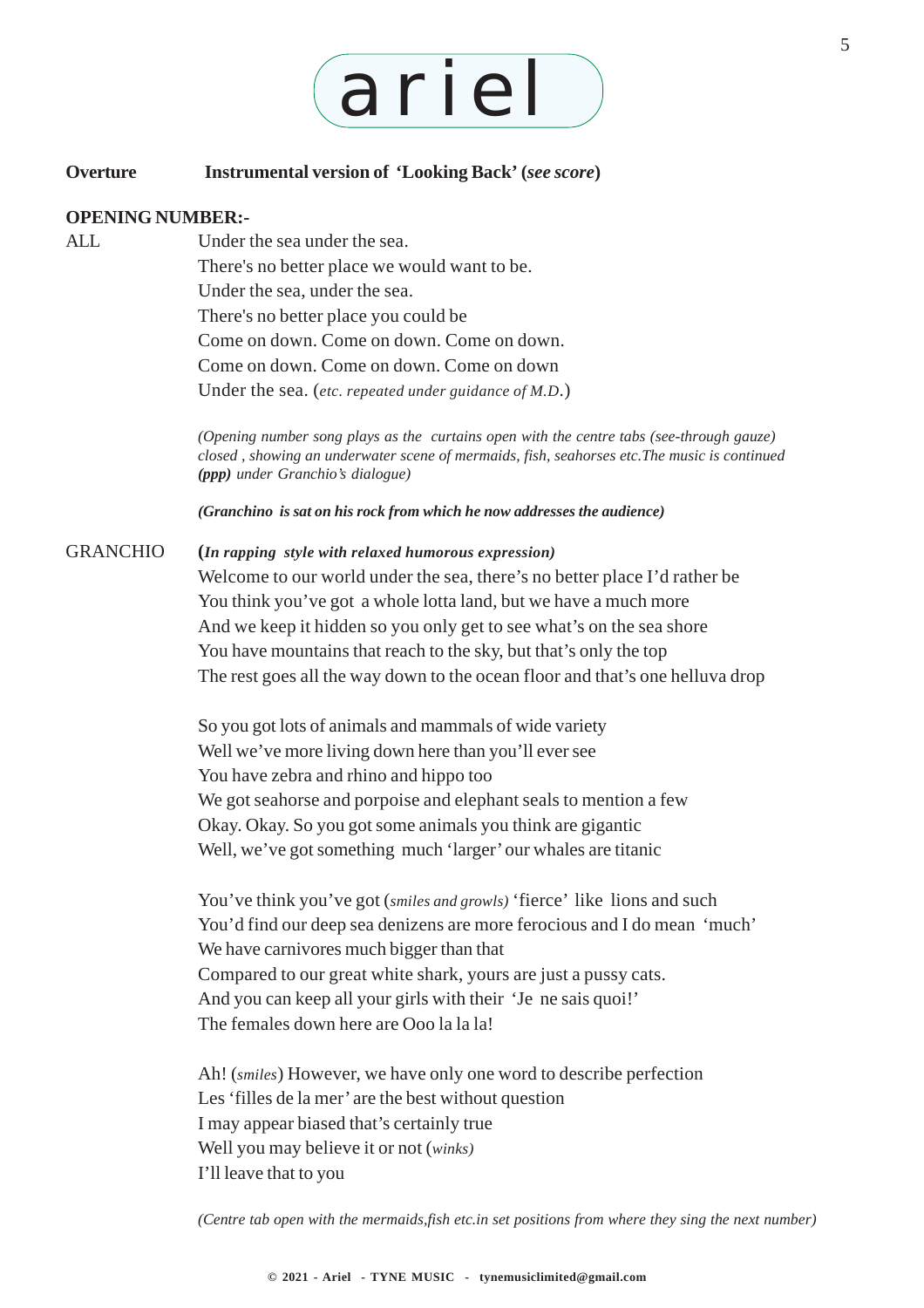#### **ACT 1: Scene 1. Under the Sea**

| <b>Song</b>     | <b>DO YOU BELIEVE IN MERMAIDS</b>                                                                                                                                                                                                                   |
|-----------------|-----------------------------------------------------------------------------------------------------------------------------------------------------------------------------------------------------------------------------------------------------|
| <b>GRANCHIO</b> | There are many kinds of fish in the sea.<br>In colours of such great variety.<br>Some as small as a newt or as big as a whale<br>Most are known by a fluke or a tail<br>Alhough one of them is really shy.<br>You could find one if you really try. |
| <b>MERMAIDS</b> | Do you believe in mermaids<br>Although they are hard to find<br>Can you believe in mermaids<br>Or are they just in your mind<br>You may sail all the seven oceans<br>You could conquer the mighty sea                                               |
| <b>ALL</b>      | But you'll never find a mermaid<br>No you'll never find a mermaid<br>For if you say they cannot be<br>Well, nor can we                                                                                                                              |
| <b>MERMAIDS</b> | So do you believe in mermaids<br>Are only found in a book<br>How can you find a mermaid<br>If you don't know where to look.<br>You may climb up the highest mountain<br>You may search for them everywhere.                                         |
| ALL             | But you'll never find a mermaid<br>No you'll never find a mermaid<br>If you say they can't be there<br>We won't be there.                                                                                                                           |
| <b>MERMAIDS</b> | Do you believe in mermaids<br>And could you believe your eyes.<br>Could you really see mermaids<br>Even when their in disguise.<br>If you search every known emotion.                                                                               |
| ALL             | There is one thing you must agree.<br>If you can believe in mermaids<br>If you can believe in mermaids<br>Really believe in mermaids<br>We'll be waiting here, underneath the sea                                                                   |

*(The mermaids busy themselves talking, playing, tending their gardens etc. Granchio settles himself down again to continue his discourse with the audience)*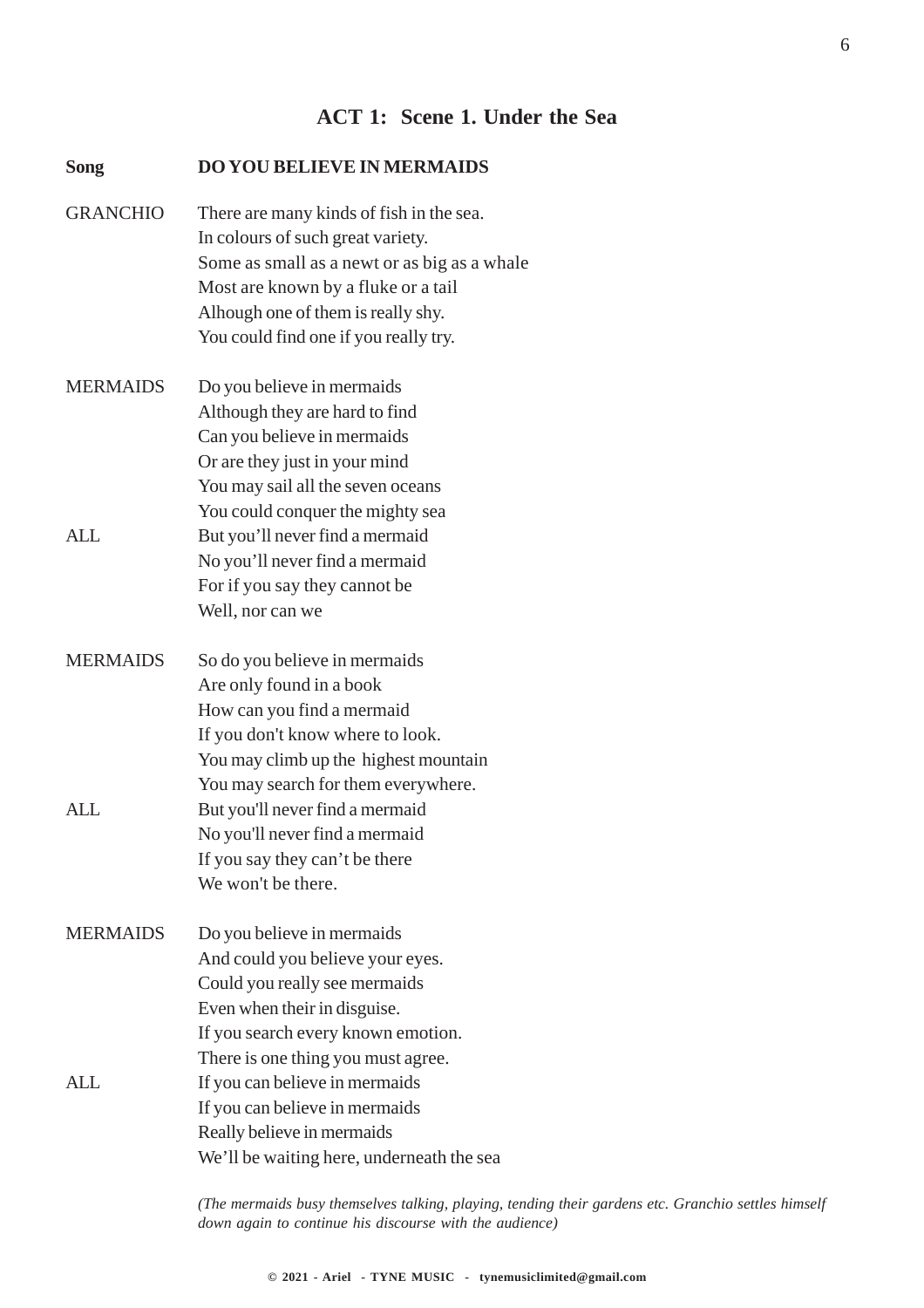| <b>GRANCHIO</b> | Now that you're here, I have a story to tell<br>Of Triton the sea King we all know so well<br>Along with 'Amphitrite' the grandmother queen<br>Guardian of his daughters 'til they reach fifteen<br>When on that special birthday they rise to the sky<br>To follow the ships as they go sailing by<br>And then to return with their story to tell<br>Of tempests and storms and fates that befell |
|-----------------|----------------------------------------------------------------------------------------------------------------------------------------------------------------------------------------------------------------------------------------------------------------------------------------------------------------------------------------------------------------------------------------------------|
|                 | So this story begins with the youngest and last<br>Ariel waits for that day when her birthday is past<br>Her elder siblings are leaving to play in the foam<br>Whilst our little mermaid has to play all alone.<br>(He settles down to sleep and as the princesses are about to go 'topside' Ariel is add ing a discarded<br>ship's mirror to her garden)                                          |
| <b>ONDINE</b>   | (Brightly) Ooo! You're going to have the bestest garden ever! Can I see? (Ariel hands her the<br>mirror. Ondine admires herself) You're always finding unusual objects. (returning it) I must be<br>looking in the wrong places.                                                                                                                                                                   |
| <b>MAUREA</b>   | ( <i>Enviously</i> ) No Ondine. Some of us are more blessed than others. Ariel always seems to be<br>in the right place at the right time.                                                                                                                                                                                                                                                         |
| <b>MARINA</b>   | (Assertively) Father says there's a storm on the way so when we surface, we must be carefull<br>not to become tangled in any weeds torn from their moorings.                                                                                                                                                                                                                                       |
| <b>NERIDA</b>   | Or cut ourselves on the splinters from ship timbers that may be caught in the rocks                                                                                                                                                                                                                                                                                                                |
| <b>ASHERAH</b>  | But there's always something new to find amongst the flotsam, such as that statue I found on<br>our previous expedition.                                                                                                                                                                                                                                                                           |
| <b>MAUREA</b>   | The one our dear sister has claimed as her own.                                                                                                                                                                                                                                                                                                                                                    |
| <b>ASHERA</b>   | (Brightly) Oh I don't mind at all Maurea! I'm only happy to see Ariel has taken it to her<br>heart. See how much care she takes by giving it pride of place in her garden.                                                                                                                                                                                                                         |
| <b>ONDINE</b>   | (Defensively) At least she has something to keep herself occupied whilst we're away                                                                                                                                                                                                                                                                                                                |
| <b>MAUREA</b>   | (Petulantly) Don't you think it slightly disturbing? I've noticed a marked change, ever since<br>she received it. (they all look aghast) Well she treats that boy statue as though it were the<br>very centre of her being. Is that not so Ariel?                                                                                                                                                  |
| <b>ARIEL</b>    | (Breaking from her activity) Only because I'm curious about all the stories you've told me of<br>those strange humans who live above the waves. (resuming her decorating) At least now I<br>know what they look like.                                                                                                                                                                              |
| <b>ASHERA</b>   | Quite right too! Although when your time comes, don't be surprised to find they're not all<br>quite so handsome as that one! (giggles)                                                                                                                                                                                                                                                             |

7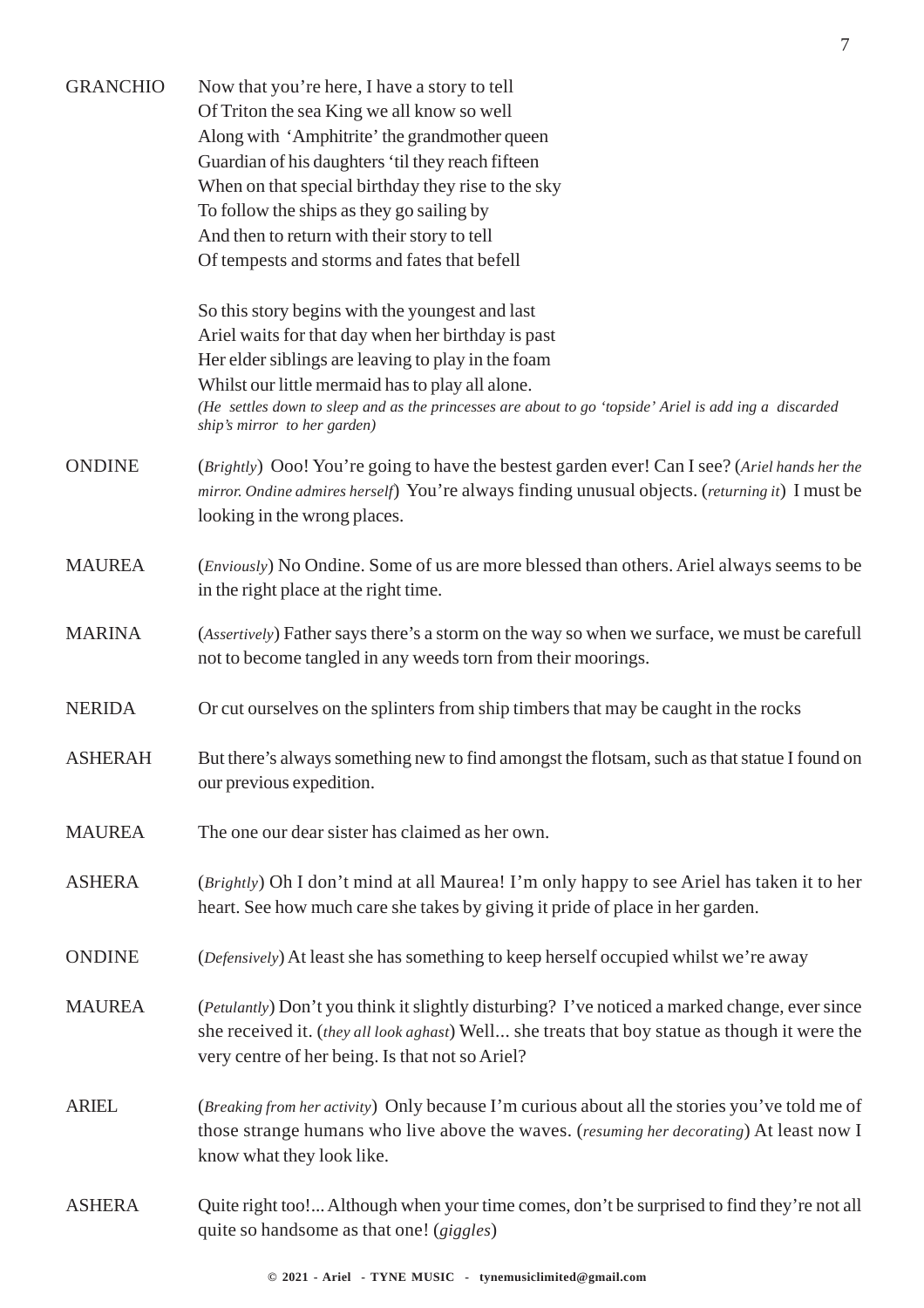| <b>ONDINE</b> | ( <i>laughs</i> ) Yes Ariel. From what I've seen, boys like that are as rare as oyster pearls!                                                                                                                                                                                                                                                              |
|---------------|-------------------------------------------------------------------------------------------------------------------------------------------------------------------------------------------------------------------------------------------------------------------------------------------------------------------------------------------------------------|
| <b>MARINA</b> | To ch! As if it would make any difference. I'm sure our dear sister has no desire to<br>frasternise with them.                                                                                                                                                                                                                                              |
| <b>MAUREA</b> | (Teasingly) Well not without father's permission.                                                                                                                                                                                                                                                                                                           |
| <b>ONDINE</b> | Behave yourself Maurea and stop teasing her.                                                                                                                                                                                                                                                                                                                |
| <b>NERIDA</b> | (to Ariel) She means no harm! (to others) I think we should leave now, or the storm will<br>have blown itself away.                                                                                                                                                                                                                                         |
| <b>ASHERA</b> | (to Ariel) Tell you all about it on our return.                                                                                                                                                                                                                                                                                                             |
|               | (They all exit laughing excitedly leaving Ariel alone to decorate the statue with a neclace of shell<br>garlands)                                                                                                                                                                                                                                           |
| <b>ARIEL</b>  | (To the statue) I don't care what they say. There must be someone up there just like you.<br>Why would they model something that doesn't exist? (Holding the mirror so she can see the<br>statue in the reflection) My heart also tells me what I see in here, is truly just a reflection of<br>the original (Music intro as she dreamily looks heavenward) |
| Song:         | MY MIRROR IN THE SKY                                                                                                                                                                                                                                                                                                                                        |
| <b>ARIEL</b>  | Every day you'll find me here<br>Where the water's running clear.<br>In my reflection I can see<br>Someone smiling up at me<br>But will he only be, in my mirror in the sky.                                                                                                                                                                                |
|               | When I'm out here on my own<br>And I'm feeling all alone<br>It's very easy to pretend<br>My reflection is my friend.<br>I know he'll always be, in my mirror in the sky.                                                                                                                                                                                    |
|               |                                                                                                                                                                                                                                                                                                                                                             |
|               | I can see it all in my mirror<br>I can see it all in my mirror<br>I can see it there in the mirror in the sky.                                                                                                                                                                                                                                              |

8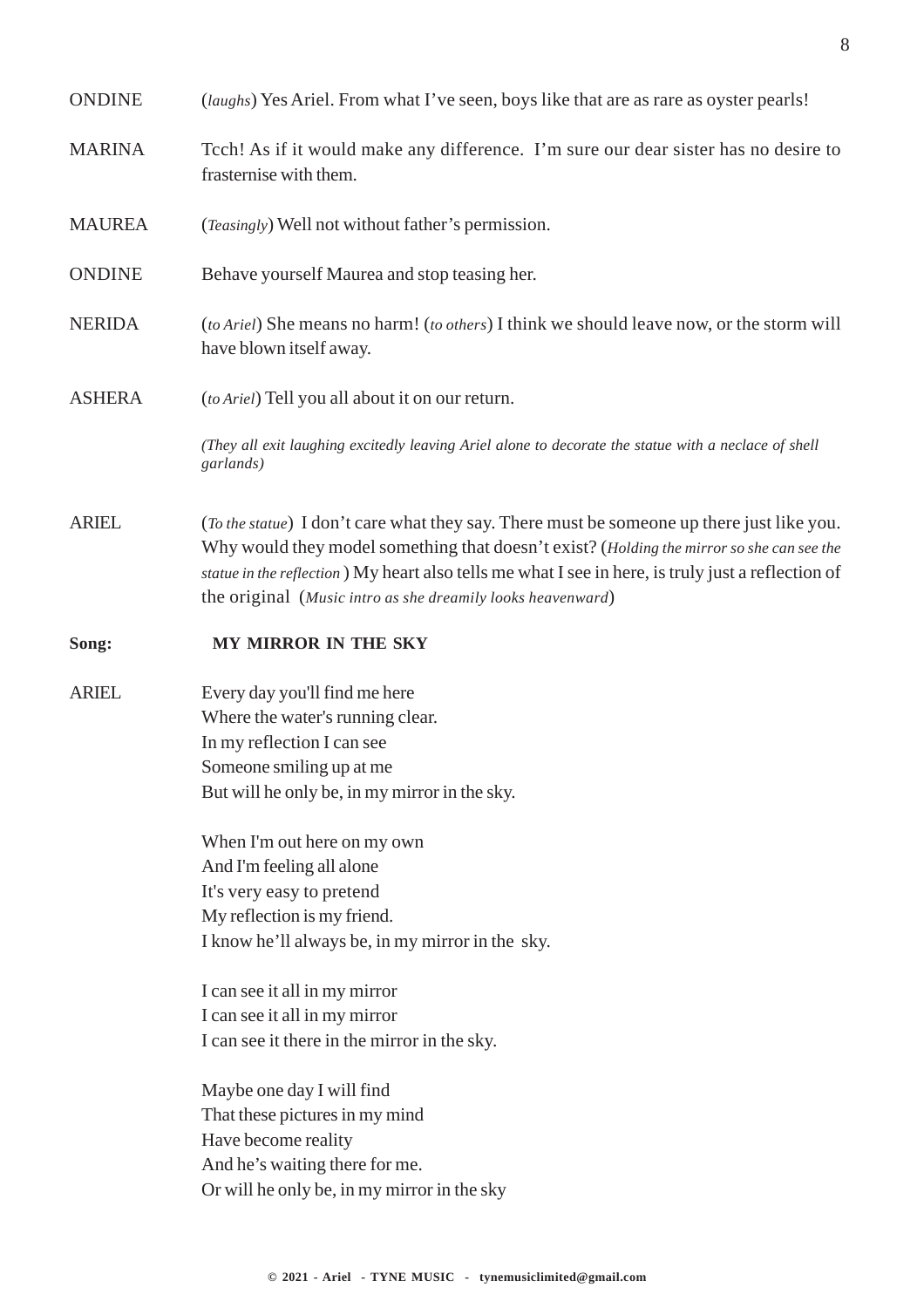I can see him there in my mirror I can see him there in my mirror He is always there in my mirror in the sky.

Every day you'll find me here Where the water's running clear. In my reflection I will see Someone smiling up at me For he will always be, in my mirror in the sky. The only boy for me, is in my mirror in the sky

*(Grandmother Amphitrite enters to watch Ariel for a moment, before making her presence known))*

- AMPHITRITE I see your sisters have deserted you Ariel.
- ARIEL (*Ruefully*) Yes grandmother. They tell me there's a storm coming so they wish to watch the wind harassing the waves.
- AMPHITRITE (*stroking her hair*) Never mind child. Wait until after your Birthday Ball then you'll be allowed to rise up out of the ocean and sit on the rocks in the moonlight and also watch the great ships as they sail away to some far destination.
- ARIEL (*dreamily*) I know I'll love that world up there with their great cities.
- AMPHITRITE (*Reminiscing*) Where the land flowers have a fragrance you will not find here and their woodlands have greenery similar to ours, with flying fish called birds, that sing so loud and sweet it's delightful to hear them. (*businesslike*) but for the moment I'm afraid you will just have to content yourself with tending your garden.
- ARIEL (*fondly hugging the statue*) Grandmother. Is everyone up there like him. Ashera says not.
- AMPHITRITE And she speaks the truth...(*laughs*) Are all your friends like you?..You have a lot to learn about life my dear..You will find the upper world just as varied as it is down here. Some young, some old, some beautiful (*nods at the sleeping Granchio*) and some positively lazy, so have no fanciful illusions my dear, you cannot keep one as a pet. They cannot survive down here in our water world, just as you could never exist in theirs.
- ARIEL And do they die, as we do?
- AMPHITRITE Yes, but their lifetimes are even shorter than ours. We can live to be three hundred, but when we perish we turn into mere foam on the sea, and haven't even a grave down here among our dear ones. We have no immortal soul, no life hereafter. We are like the green seaweed once cut down, it never grows again. Human beings, on the contrary, have a soul which lives forever, long after their bodies have turned to clay. It rises through thin air, up to the shining stars. Just as we rise through the water to see the lands on earth, so men rise up to beautiful places unknown, which we shall never see.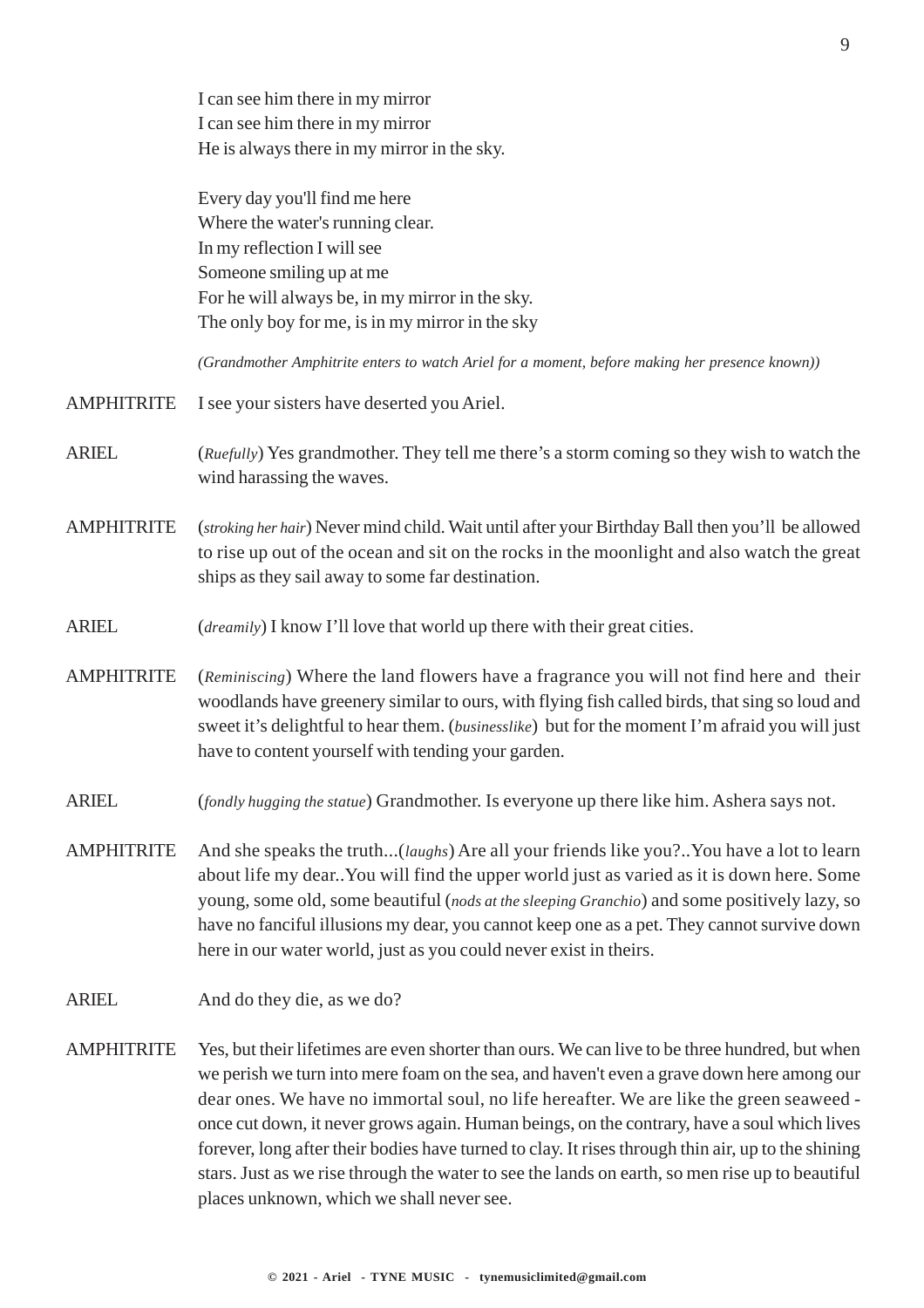- ARIEL (*Sadly*) Why weren't we given an immortal soul? (*Sighing*) I would gladly give up my three hundred years if I could be a human being only for a day, and later share in that heavenly realm.
- AMPHITRITE Tch! You must not think about that! We fare much more happily, live much longer and are far better off than the folk up there.
- ARIEL (*Regretfully*) Then I must also die and float as foam upon the sea, not hearing the music of the waves, and seeing neither the beautiful flowers nor the red sun! Can't I do anything at all to win an immortal soul?
- AMPHITRITE I'm afraid that would be impossible my dear. Not unless a human being loved you so much that you meant more to him than his father and mother. If his every thought and his whole heart cleaved to you so that he would let a priest join his right hand to yours and would promise to be faithful here and throughout all eternity. Then his soul would dwell in your body, and you would share in the happiness of mankind. He would give you a soul and yet keep his own. (*decisively*) But that can never come to pass.
- ARIEL (*Despondent)* Not ever? Why so?
- AMPHITRITE (*Stokes her hair*) Because of the very thing that is your greatest beauty your fish tail would be considered ugly on land where they have such poor taste that to be thought **beautiful** up there you would have to grow two awkward props, which they call l**egs**. *(Ariel sighs and looked unhappily at her fish tail*) Tcch! Enough of this foolish dreaming girl. You are the daughter of my son Triton, *(warningly)* so please do not express such thoughts when he's around.
- ARIEL I'm sorry grandmother. It's just that I get so lonely sometimes.
- AMPHITRITE Which will soon be in the past. (*Placing a string of pearls around her neck*) Now that you're almost grown up, you must let me adorn you like your other sisters and prepare you for your forthcoming inauguration. (*now attaching oyster shells to her tail to show her high rank*.) Keep still girl!
- ARIEL But they hurt me so!
- AMPHITRITE (*Curtly*) Pride must suffer pain! You will have three hundred years to get over it! Although for some (*nodding at the sleeping Granchio*) I'm afraid the time would be ill spent in sleeping most of it away.
- ARIEL (*giggles*) He would not like to hear that..
- AMPHITRITE If your crustaceous friend was more inclined to animation and less to hibernation, then I may be inclined to agree. (*Having completed Ariel's makeover, she concludes with a satisfied flourish and throws a caustic glance at Granchio)* However, he is what he is, an indolent crab...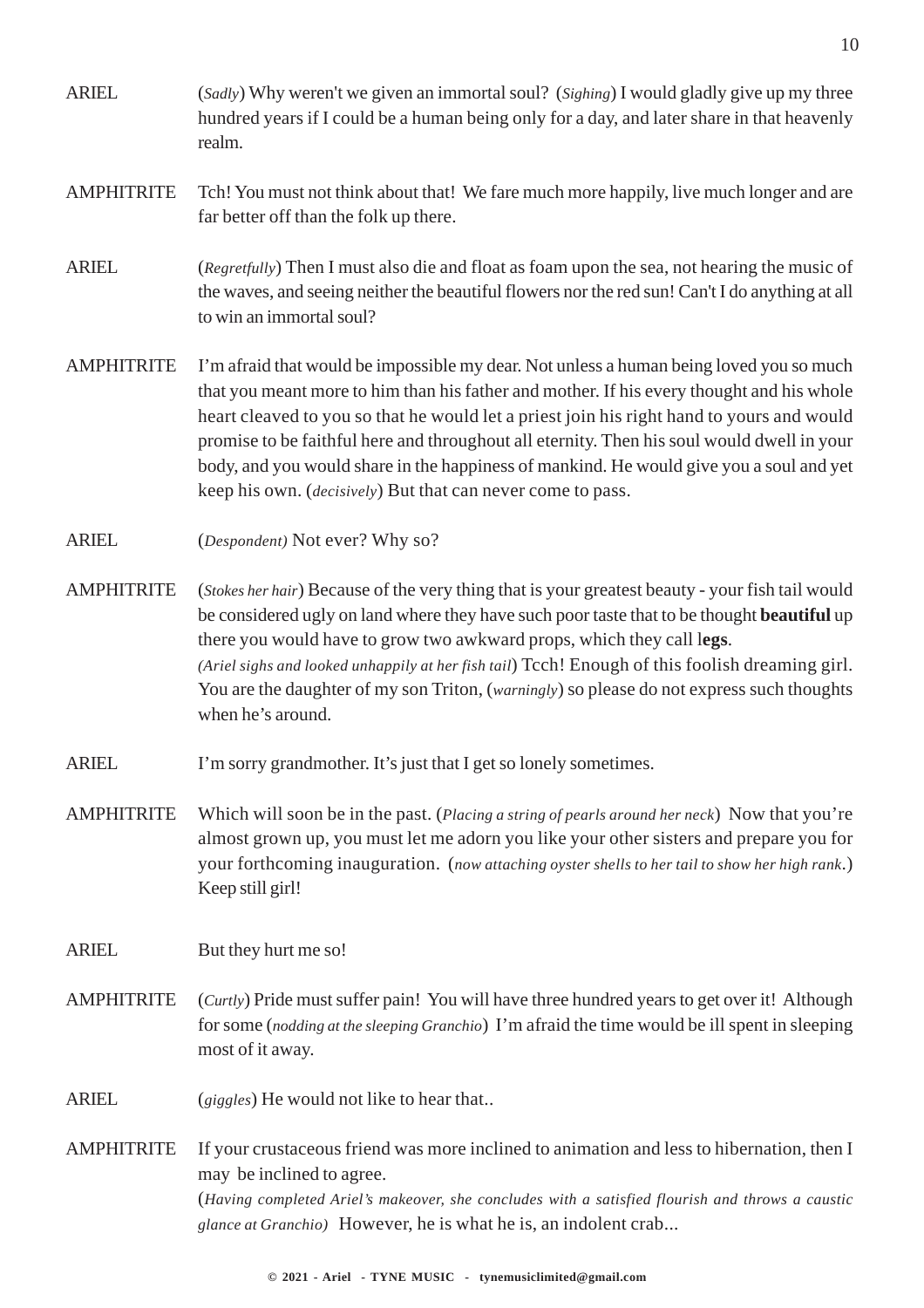| <b>ARIEL</b>      | (Grudgingly) At least he is able to enjoy the best of both worlds and come and go on both<br>land and sea. It doesn't seem to bother him either way.                                                                                                                                                                                                                                                                                                        |  |
|-------------------|-------------------------------------------------------------------------------------------------------------------------------------------------------------------------------------------------------------------------------------------------------------------------------------------------------------------------------------------------------------------------------------------------------------------------------------------------------------|--|
| <b>AMPHITRITE</b> | (Remonstrating) Perhaps! But would you exchange your long life for his short years?<br>(Leaving) Somehow I think not. (prods Granchio from his slumbers) Besides, think also of<br>those beautiful looks you would have to sacrifice (She exits laughing)                                                                                                                                                                                                   |  |
| <b>GRANCHIO</b>   | (Looking startled) Have I missed something? I thought I heard her majesty's voice                                                                                                                                                                                                                                                                                                                                                                           |  |
| <b>ARIEL</b>      | (Teasing) She was just complimenting you on your fine physique.                                                                                                                                                                                                                                                                                                                                                                                             |  |
| <b>GRANCHIO</b>   | (Smiles at the compliment) Modesty forbids me to capitalise on my good looks. It's all down<br>to good grooming you know.                                                                                                                                                                                                                                                                                                                                   |  |
| <b>ARIEL</b>      | Really!. (wryly) We thought it had something to do with all the exercise you get.                                                                                                                                                                                                                                                                                                                                                                           |  |
| <b>GRANCHIO</b>   | Ah yes. (blissfully) I have been know to attend the occasional seashore 'soiree' with all of<br>my other brothers.                                                                                                                                                                                                                                                                                                                                          |  |
| <b>ARIEL</b>      | (Excited) Oh. Do tell!                                                                                                                                                                                                                                                                                                                                                                                                                                      |  |
| <b>GRANCHIO</b>   | (with exagerated modesty) Oh please There are some things one must keep to oneself<br>Emotion and devotion are best left in the ocean.                                                                                                                                                                                                                                                                                                                      |  |
| <b>ARIEL</b>      | No. No! Tell me what the land people are really like.                                                                                                                                                                                                                                                                                                                                                                                                       |  |
| <b>GRANCHIO</b>   | (Disinterested) Ah you mean those tail less humans with their spindly appendages. Any kind<br>of association with such creatures is to be avoided at all costs. They have an unpleasant<br>habit of adding any kind of sea creature to their culinary menu<br>(Pointing an admonishing finger) and I would also include mermaids in that statement.                                                                                                         |  |
| <b>ARIEL</b>      | (defensively) I don't agree! I'm sure I would find them quite fascinating. According to<br>grandmother, they can be quite beautiful, even though they have no tail. I think it would be<br>so exciting to know what it would be like to be one of them.                                                                                                                                                                                                     |  |
| <b>GRANCHIO</b>   | (Shocked) Can you hear yourself! Why would you want to throw away all you have for<br>something that would only bring heartache and sorrow<br>(jumping from his rocky perch) Think about all you would lose. (she tries to protest but he turns<br>to hurry away) No Ariel Put such fancies from your mind One of them indeed!<br>(bruskly) I shall return when you come to your senses(Exits)                                                              |  |
| <b>ARIEL</b>      | (Drops to the floor and Flipper joins her) Oh Flipper, Why doesn't anyone see it from my<br>point of view? Am I not to be allowed to pursue my own destiny, whether it's down here, up<br>there or somewhere else. ( <i>wearily</i> ) Oh I know they all mean well, but this is my life. If there<br>are any mistakes to be made, let them be of my choosing. (music intro) Does that sound<br>selfish? Is it so wrong to wish and wonder? (sighs dreamily) |  |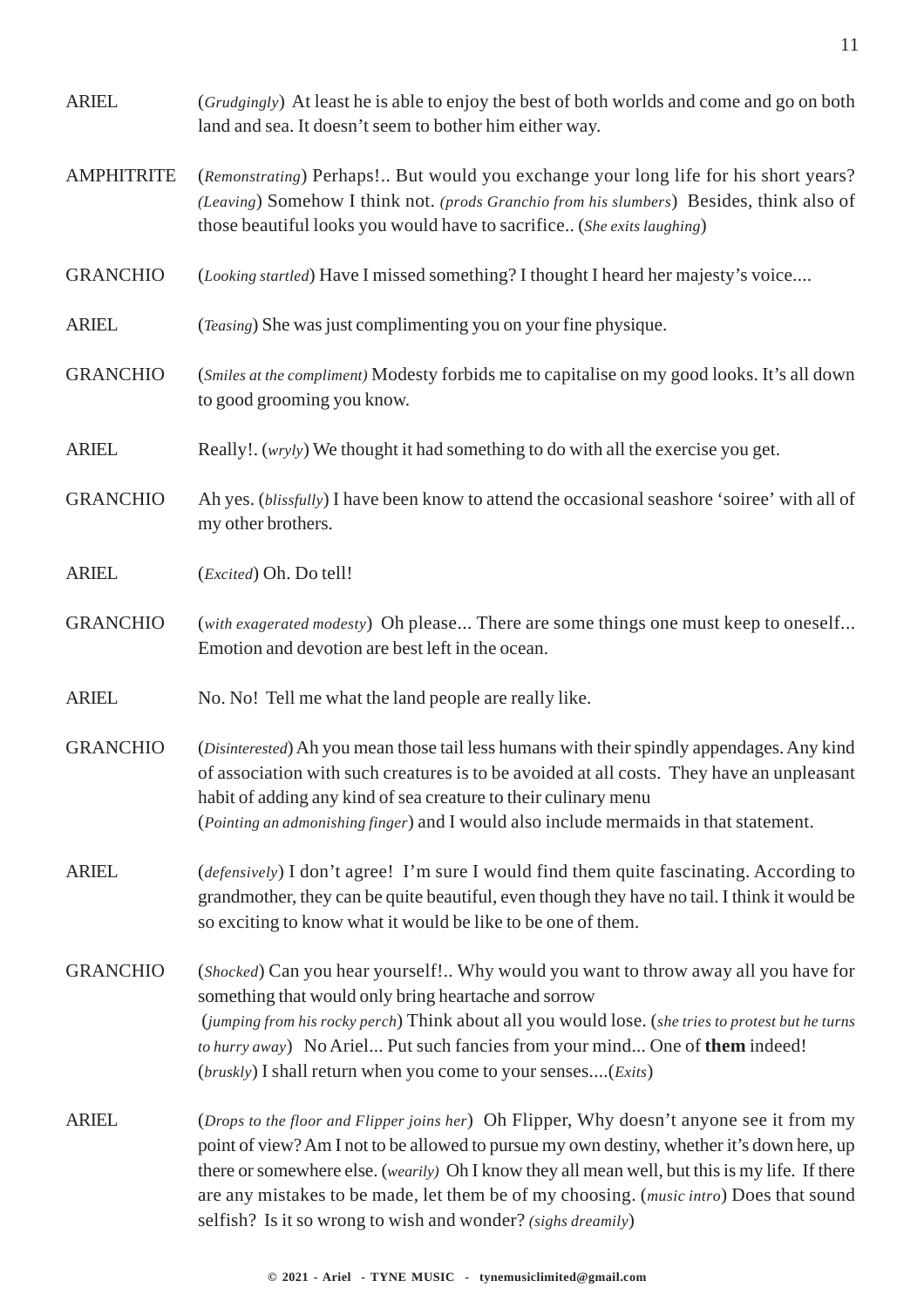|                   | 14                                                                                                                                                                                                                                                                                                                                                                                                                                                                                                                                                                                                                                                                                                                                                                                                                                                                                                                                                                                                                                                                                                                                                                                                                                                                                      |
|-------------------|-----------------------------------------------------------------------------------------------------------------------------------------------------------------------------------------------------------------------------------------------------------------------------------------------------------------------------------------------------------------------------------------------------------------------------------------------------------------------------------------------------------------------------------------------------------------------------------------------------------------------------------------------------------------------------------------------------------------------------------------------------------------------------------------------------------------------------------------------------------------------------------------------------------------------------------------------------------------------------------------------------------------------------------------------------------------------------------------------------------------------------------------------------------------------------------------------------------------------------------------------------------------------------------------|
| <b>NERIDA</b>     | (Warmly) Tomorrow you'll be able to see if what we told you, is actually true.                                                                                                                                                                                                                                                                                                                                                                                                                                                                                                                                                                                                                                                                                                                                                                                                                                                                                                                                                                                                                                                                                                                                                                                                          |
| <b>MAUREA</b>     | (Playfully) Of course, we never get close enough to let them see us.                                                                                                                                                                                                                                                                                                                                                                                                                                                                                                                                                                                                                                                                                                                                                                                                                                                                                                                                                                                                                                                                                                                                                                                                                    |
| <b>ASHERA</b>     | ( <i>Knowingly</i> ) Sailors have very vivid imaginations about mermaids you know                                                                                                                                                                                                                                                                                                                                                                                                                                                                                                                                                                                                                                                                                                                                                                                                                                                                                                                                                                                                                                                                                                                                                                                                       |
| <b>ONDINE</b>     | (Dramatically) They see us as wicked temptresses who would pull them down to a watery<br>grave. (giggles) Now what gave them that idea!                                                                                                                                                                                                                                                                                                                                                                                                                                                                                                                                                                                                                                                                                                                                                                                                                                                                                                                                                                                                                                                                                                                                                 |
| <b>MARINA</b>     | (Chidingly) Oh stop it Ondine! Filling your sister's head with such forebodings. (to Ariel)<br>Their world is almost as beautiful as ours, but in a different way of course. Personally, I<br>much prefer to be down here where it's much safer.                                                                                                                                                                                                                                                                                                                                                                                                                                                                                                                                                                                                                                                                                                                                                                                                                                                                                                                                                                                                                                        |
| <b>ASHERA</b>     | Yes. I agree. O.K. (pointing up) Sunshine is fine, in small doses but too much dries out the<br>skin.                                                                                                                                                                                                                                                                                                                                                                                                                                                                                                                                                                                                                                                                                                                                                                                                                                                                                                                                                                                                                                                                                                                                                                                   |
| <b>MARINA</b>     | (Warning) Here comes your father. I'm sure he'll be giving that same old speech we've<br>heard, many times before.<br>(Triton arrives with Amphitrite)                                                                                                                                                                                                                                                                                                                                                                                                                                                                                                                                                                                                                                                                                                                                                                                                                                                                                                                                                                                                                                                                                                                                  |
| <b>ONDINE</b>     | (Cheekily) Just grin and bear it He means well!                                                                                                                                                                                                                                                                                                                                                                                                                                                                                                                                                                                                                                                                                                                                                                                                                                                                                                                                                                                                                                                                                                                                                                                                                                         |
| <b>AMPHITRITE</b> | (Broadly) Congratulations my child Your big day has arrived at last                                                                                                                                                                                                                                                                                                                                                                                                                                                                                                                                                                                                                                                                                                                                                                                                                                                                                                                                                                                                                                                                                                                                                                                                                     |
| <b>TRITON</b>     | Hello daughters. (all respond) Now on this most auspicious occasion of the coming of age<br>of my youngest daughter Ariel. I always like utter a few words of fatherly advice regarding<br>the first solo migration to the surface. As the others are aware, there is a cetain ritual, always<br>observed in preparation for what lies ahead. Your sisters will have told you, the land above<br>is beset with many tribulations that comes with living in such a harsh environment. Some<br>times these land animals have to endure many days of blazing sunshine, followed by equally<br>freezing nights. They even run to hide in their caves whenever it rains. (Laughs) Can you<br>believe they also hate getting wet! (all laugh politely) Who would want to live up there?<br>(Dreamily) Ah yes. We are all truly blessed to live in an environment of calmness and<br>serenity. (They all raise an expression of tired disinterest) So it is only fitting to remember<br>from whence comes this blessing, as once again we all give thanks to Aquarius the star sign<br>of the water bearer, without whom we could not exist. And as is the custom, it falls upon our<br>newest graduate to charm us all with her own rendition of the hymn to our benefactor.<br>(music intro) |
| Song:             | <b>AQUARIUS</b><br>(See vocal score for song parts)                                                                                                                                                                                                                                                                                                                                                                                                                                                                                                                                                                                                                                                                                                                                                                                                                                                                                                                                                                                                                                                                                                                                                                                                                                     |
| <b>ARIEL</b>      | Rainclouds falling in the distance hear the thunder call.<br>'Neath the awning of the mountain there's a waterfall.                                                                                                                                                                                                                                                                                                                                                                                                                                                                                                                                                                                                                                                                                                                                                                                                                                                                                                                                                                                                                                                                                                                                                                     |
| <b>ALL</b>        | Cascades of green and silver spray.                                                                                                                                                                                                                                                                                                                                                                                                                                                                                                                                                                                                                                                                                                                                                                                                                                                                                                                                                                                                                                                                                                                                                                                                                                                     |
| <b>ARIEL</b>      | Through the mist I hear a whisper follow me it seems to say.<br>Streams are tumbling from the hills down to the plains below.                                                                                                                                                                                                                                                                                                                                                                                                                                                                                                                                                                                                                                                                                                                                                                                                                                                                                                                                                                                                                                                                                                                                                           |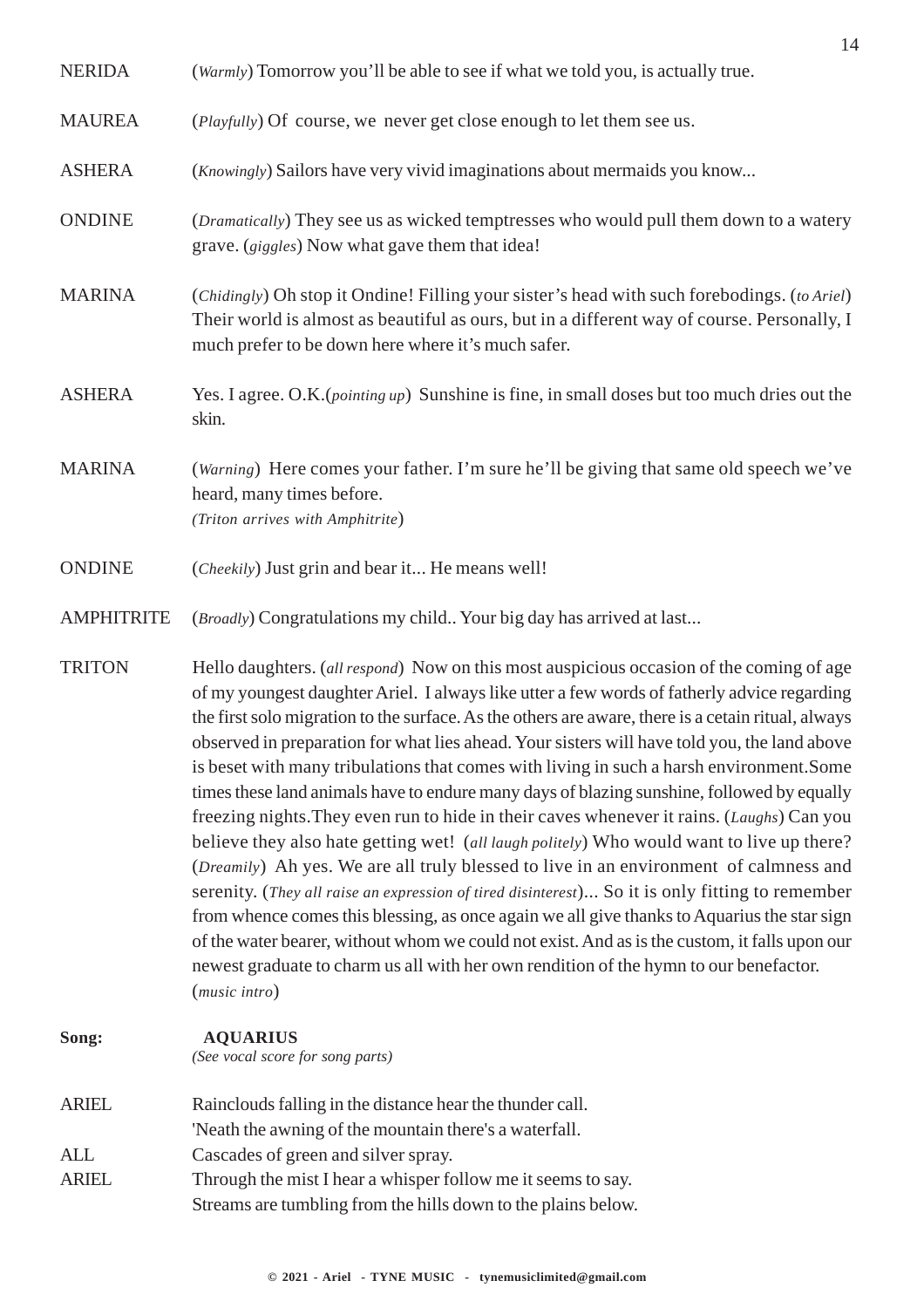#### *(The scene opens with Ariel singsing (a-cappella) as she comforts Alexander)*

- ARIEL *(spoken)* I know some would madly give their fins to be a king's daughter But I would gladly give anything, yes anything, For just one day, to be a fish out of water
- ARIEL (*sings*) Look at me now, what do you see, One lucky girl, I must agree. So why should I feel like I do? It's nice to have everything But when you have everything, Nothing seems new. Look at me now, nothing to hide. Nothing to say, nothing inside *(kisses him lightly on the forehead)*

I wonder what it would be like To leave my present life behind And spend all day with you in the sun What would it be like to one day find, That I really could walk and run I wonder if I'll ever be, up here, where all the people are Or is it just my fantasy Will I ever have my one dream come true, On the other side of the sea Could I ever find my destiny, On the other side of the sea. With you on your side of the sea.

- ALEXANDER (*Opens his eyes to see Ariel* ) What happened?... There was a storm... The ship capsized.. I was in the water then... You...You must have rescued me...I... I...(*covering his eyes*)
- ARIEL (*Comforting*) Be calm my Prince.. You are quite safe now. (*Pointing offstage*) Servants will soon arrive to take you home.
- ALEXANDER For a moment there, I thought I must surely have died..When I heard the voice of an Angel..*(rubs his eyes*) Was that you singing?...
- ARIEL I didn't know what else to do. I thought you must surely have drowned..(*giggles*) I had this idea that a song would revive you. (*dabs his face with water*) Whenever I was ill my grandmother would often sing this song to me and although it never was a cure, I'm sure it did help me feel better.
- ALEXANDER Well she wasn't far from wrong! Your grandmother sounds like a very wise person. You must tell her because of her excellent advice, my life was surely saved. (*Blinking*) I only wish I could see my rescuer more clearly...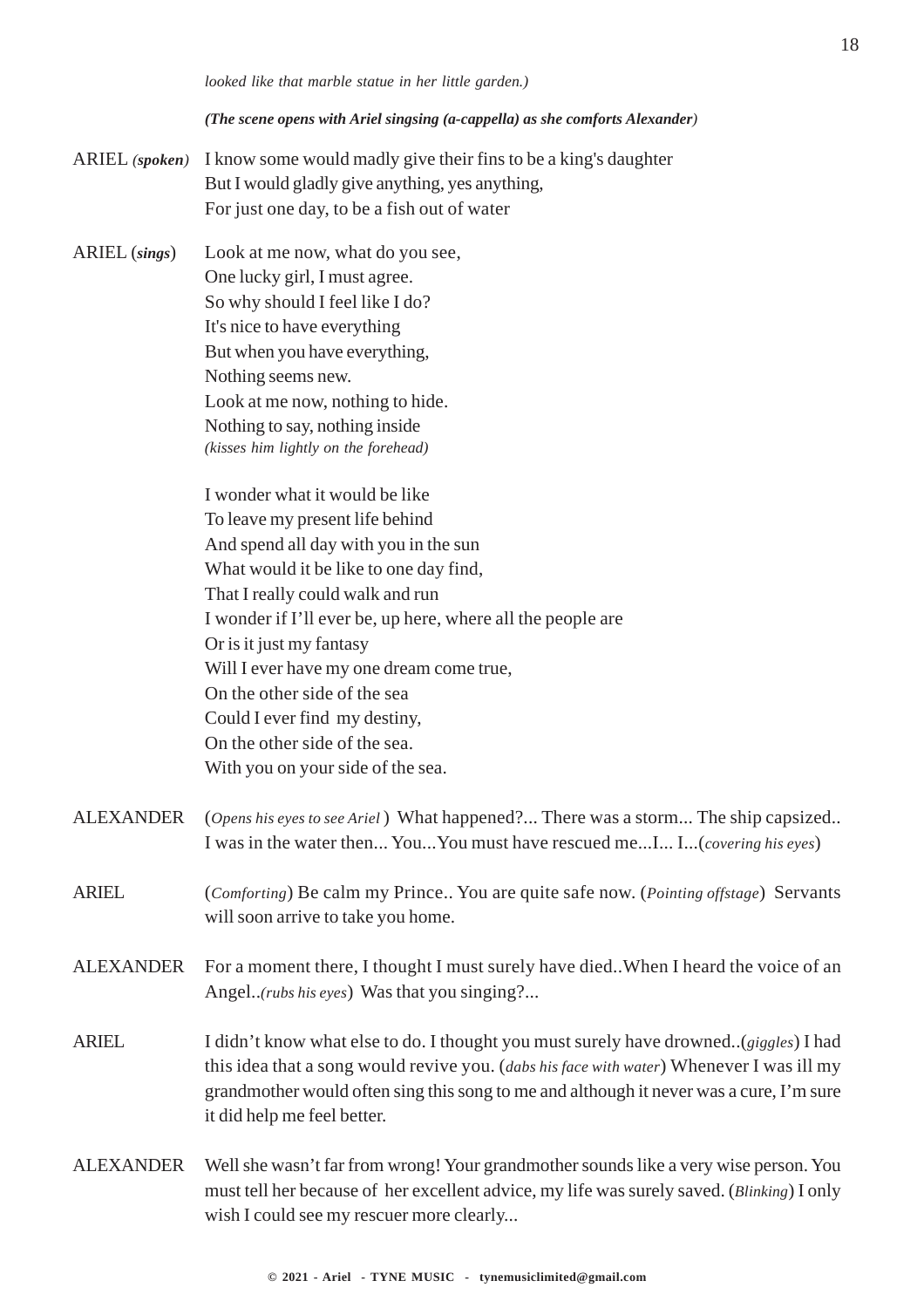|                  | (He reaches out a hand, which she takes and raises to lovingly caress her face)                                                                                                                                                                                                                          |
|------------------|----------------------------------------------------------------------------------------------------------------------------------------------------------------------------------------------------------------------------------------------------------------------------------------------------------|
| <b>ARIEL</b>     | (Lovingly) It is the salt that stings when you are not used to it. (strokes his brow)                                                                                                                                                                                                                    |
|                  | Your sight will improve very soon now                                                                                                                                                                                                                                                                    |
|                  | (Voices herad shouting afar from offstage. She tries to break free)                                                                                                                                                                                                                                      |
|                  | Listen  Your help is arriving I must go!                                                                                                                                                                                                                                                                 |
| <b>ALEXANDER</b> | (Holdin on to her hand) You must come with me. My parents will wish to reward you for<br>saving my life. (Bells are heard ringing offstage) And taking care of me. I would surely have<br>not lived to see another day without you. (smiles) Besides, I want to hear the rest of that<br>beautiful song. |
| <b>ARIEL</b>     | <i>(Breaking free)</i> I'm sorry, but I cannot do as you ask. I must return to my home before<br>nightfall. Perhaps some other time.                                                                                                                                                                     |
| <b>ALEXANDER</b> | How will I find you? I don't even know your name. (Voices nearer calling offstage)                                                                                                                                                                                                                       |
| <b>ARIEL</b>     | You will know me, the next time we meet.                                                                                                                                                                                                                                                                 |
| <b>ALEXANDER</b> | Then please make it soon. Promise!                                                                                                                                                                                                                                                                       |
|                  | (She nods then swims to hide behind the rocks before the servants enter. They crowd around the                                                                                                                                                                                                           |
|                  | Prince and place him on a litter. He tries to raise himself to look for Ariel but falls back exhausted<br>and is carried offstage, Background instrumental music 'Other side of the Sea' plays, leaving Ariel                                                                                            |

**End of Act 2: Scene 2.**

*sobbing as she slowly disappears back into the sea. Light fades to blackout*)

### **SHORT INTERVAL**

#### **ACT 3: Scene 1. Potions & Pills!**

*(Mobiles are turned or moved before the opening number introduces the 5 princesses at work in their own gardens )*

#### **Song: THE ISLAND OF DREAMS**

MERMAIDS Clouds floating by, where will they be tomorrow Sailing the sky to some far distant shore To an island of dreams where the sun meets the sea And on that island is where we long to be Come to my island it's calling to me Come to the island of dreams.

> Ships sailing by to the distant horizon Sadly we sigh for we long to return To that island of dreams where the sun greets the sea There on that island is where we long to be Come to my island it's calling to me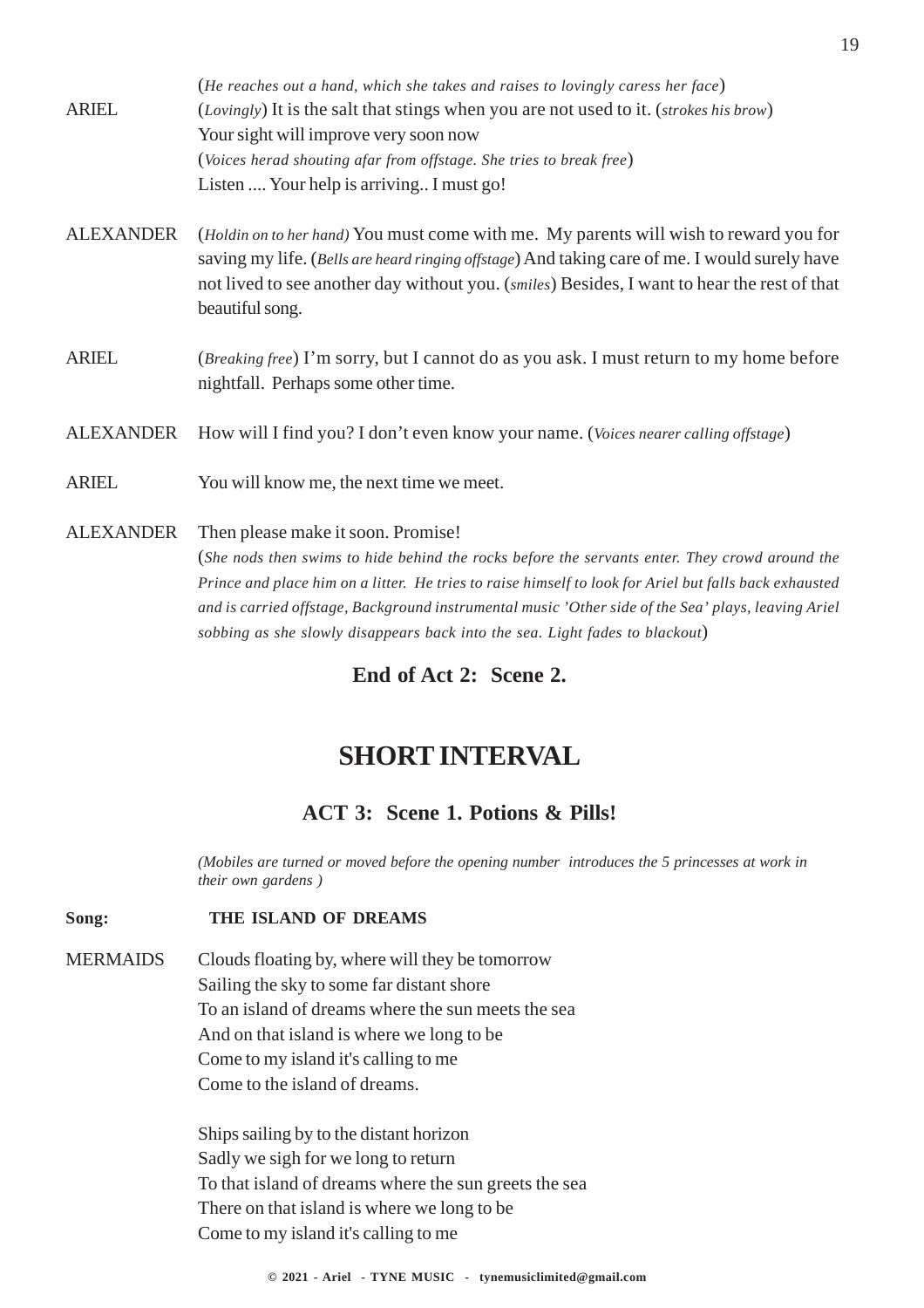#### GRANCHIO No...Not the sea witch!...No you cannot...(*curtly*) She would demand a heavy price... ARIEL (*Deviously)* I'm not saying I would. Just that I could. (*with a shrug of the shoulders*) Anyhow where's the harm in asking!

- GRANCHIO I would warn you against such an action and certainly not before consulting your father.
- ARIEL (*music intro)* What would be the point? We both know what his answer would be

#### **Song: WHAT DO THEY KNOW ABOUT LOVE**

Father knows best, I don't agree Well not when it comes to love. How does he know how I'm feeling. What does he know of love. He's always right, I'm always wrong How can we both agree. I only know where my heart flies My boy is waiting for me

There must be a way to be with him To tell him the way that I feel. I know if I could be there with him Then all of my dreams would be real.

Funny old thing, falling in love, Can turn your world inside out But once it plays with your heart strings There can't be any doubt. When they all say it cannot be It's all a crazy phase. They say he can't live in my world Then why can't I live in his.

I know we'd be happy together Just me and the love of my heart I'd promise to love him for ever And nothing would keep us apart

Where can I go, what can I do, Who can I tell how I feel For someone must have the answer, I wish they'd confide in me What would I give, all that I have To know my destiny I only know all I long for, Is somwhere waiting for me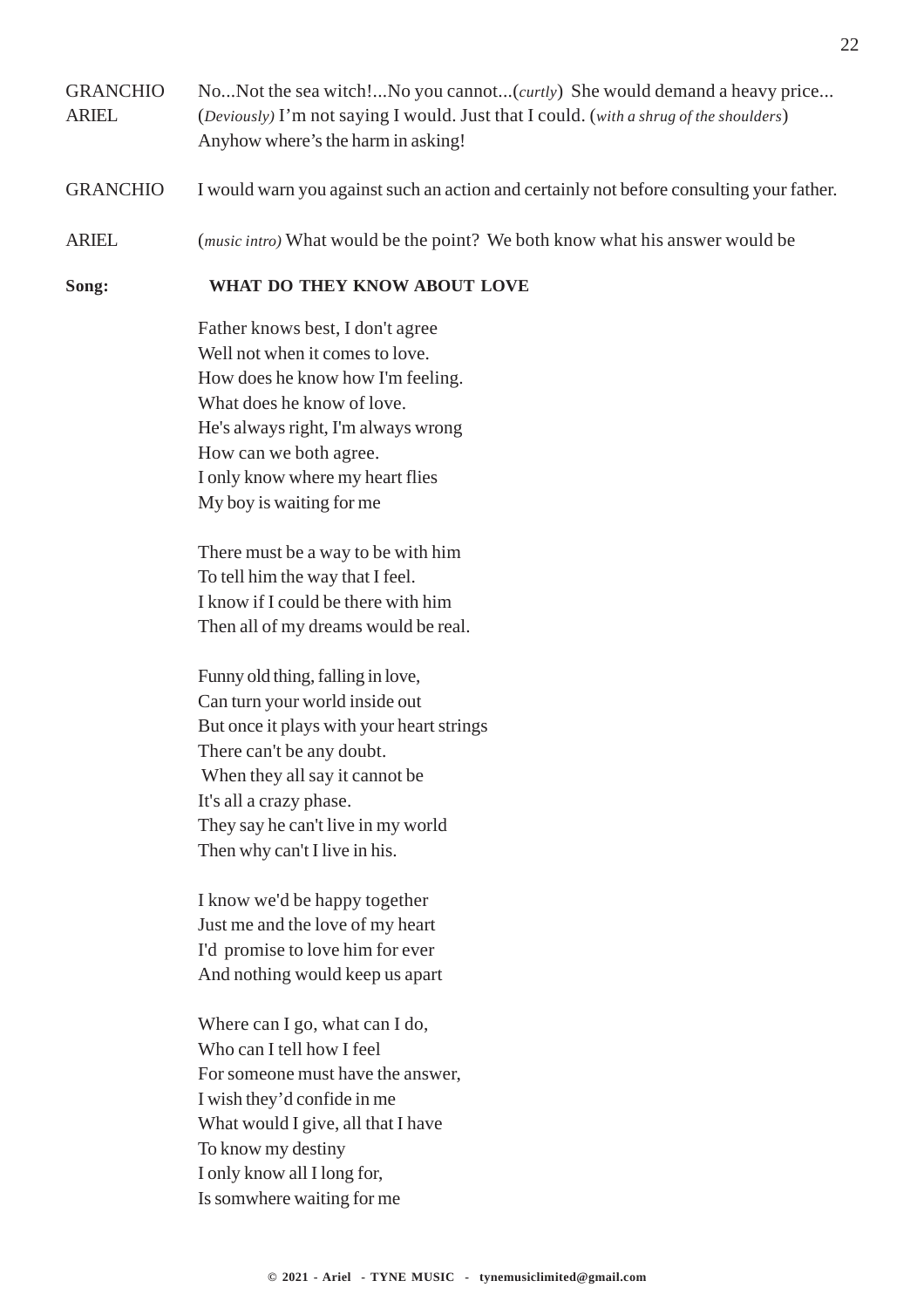#### **ACT 3: Scene 2. The Contract**

*(Sound & lighting effects as the scen is re-set before Ariel enters to wait outside Cassandra's Emporium, where she hesitates to go any further and is about to exit again, but Cassandra plus retinue, has anticipated her reluctance and enters with a broad welcoming smile)*

CASSANDRA Surprise!... Surprise!... Can it possibly be my favourite little mermaid, the princess Ariel has come to sample my wares?... (*Ariel hesitates*) No need to be afraid dear.. I know why you are here!...(*Ariel looks surprised*) Ah yes... Nothing escapes the ears of my attendants... However, there is no balm for your kind of meloncholy. No pill for your kind of ill.. What you require is more than any potion can provide (*Ariel looks downcast*) But all is not lost my dear... I did not say I could not give that which you long for.. (*Ariel looks up hopefully*) Ah Yes!. What you require is one of my ultra special paliatives.... Not a pill.... Not a potion... but a Cassandra Special' ....a magic formula preserved for special occasions such as this...It only takes but a moment to prepare the formulae... *(Ariel becomes apprehensive*) Of course there is no commitment...( *Music intro*) It is entirely up to you....

#### **Song: YOUR VOICE IS MINE!**

CASSANDRA Come in my dear there's nothing to fear All those rumours you've heard, well don't believe a word. I'm so misunderstood, I'm really very good I'm a paragon of virtue, why would I want to hurt you? Please come in my dear, I know why you are here. I can read what's in your mind, there's a love you hope to find Up there above the waves, is a certain heart you crave

> Come near my dear, no need to take fright Some call me a shark but this shark will not bite So if you've set your mind, on this foolish notion Are you absolutely sure? (*Ariel nods an agreement*) Very well I have a potion, to free you from the ocean Just one small draught it never fails Then you will lose your fish's tail. And you can walk along the shore, to find the love your craving for

Beware Ariel there is a price you must pay You have only **three days** to steal his heart away

*(spoken)* Remember Ariel. Three days to steal your Prince's heart and have him seal your love with one kiss, and a promise of marriage. If he spurns your love and marries another, you cannot return to your family and will become foam on the crest of the waves. **Are you absolutely sure this is what you want? (***Ariel nods decisively)*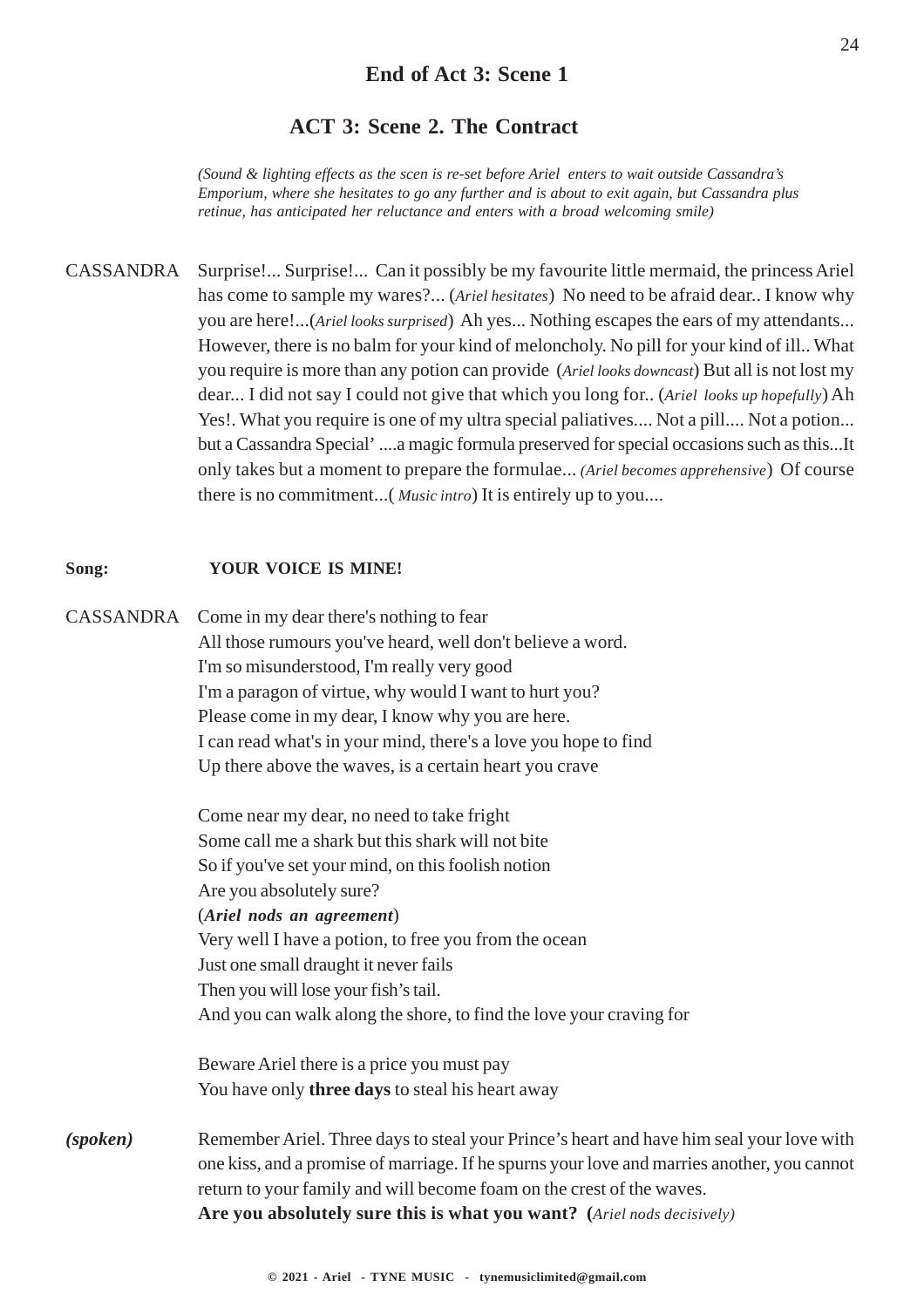ALEXANDER Ah here you are. I was looking everywhere for you, then they told me you always come to this part of the beach. Of course I shouldn't be surprised I've told the story so many times over the last two days it's only natural you would want to see where it all began. (*smiles sadly to himself*) Somehow I know I never shall find her again. (*Wearily*) She was here one minute and gone the next, but I'll never forget her voice and the the song that revived me. (*music intro*) Now I'm asking myself "Was she real? Was she a dream? Or was it the sounds of the sea, playing tricks with my mind?

#### **Song: OUT OF THE NIGHT**

There was a girl she was a dream a dream so rare This is my dream about girl with golden hair Out of the night, into my arms she came Now my life will never, ever be the same

For just one night I held her close, so close to me That perfect night forever haunts my memory For she was gone, gone when the cold dawn came And my life will never, ever be the same

There was just something about her Something to make the heart burn How can I live without her I wait for the night, hoping she'll return

There was a girl she was my dream of yesterday Then she was gone I know not where, she would not say Then she was gone, gone when the cold dawn came Now my life will never, ever be the same

*(As he slumps to the ground, Ariel in a hopeless gesture tries to comfort him, knowing her cause is lost. He regains his composure and through a sad smile stands again before taking her hand)*

ALEXANDER It seems our lives are to be forever spent in meloncholy for I'm about to be betrothed to one I don't even know and have yet to meet. (*Grimaces*) Affairs of state you know!. And in truth if it came to choice I would much prefer it was you, but that could never be. (*she drops her head and seeing her sadness he lifts her chin to kiss her brow*) I know of your love for me. I can see it in your eyes and would keep you forever with me but only as a friend and that would be selfish as I know you must have your own destiny to follow. (*gazes out to sea*) I thought I would find mine somewhere out there. (*sighs heavily* I can only wish a better life for you. (*takes her hand again*) You will come to my wedding won't you? (*she nods, but without enthusiasm. He drops her hand and leaves to exit*) I must away and prepare for my big day. Will you join me? (*she shakes her head*) I'll see you tomorrow then!

*(He kisses her cheek and exits, leaving Ariel to return to her place on the rock where the princesses*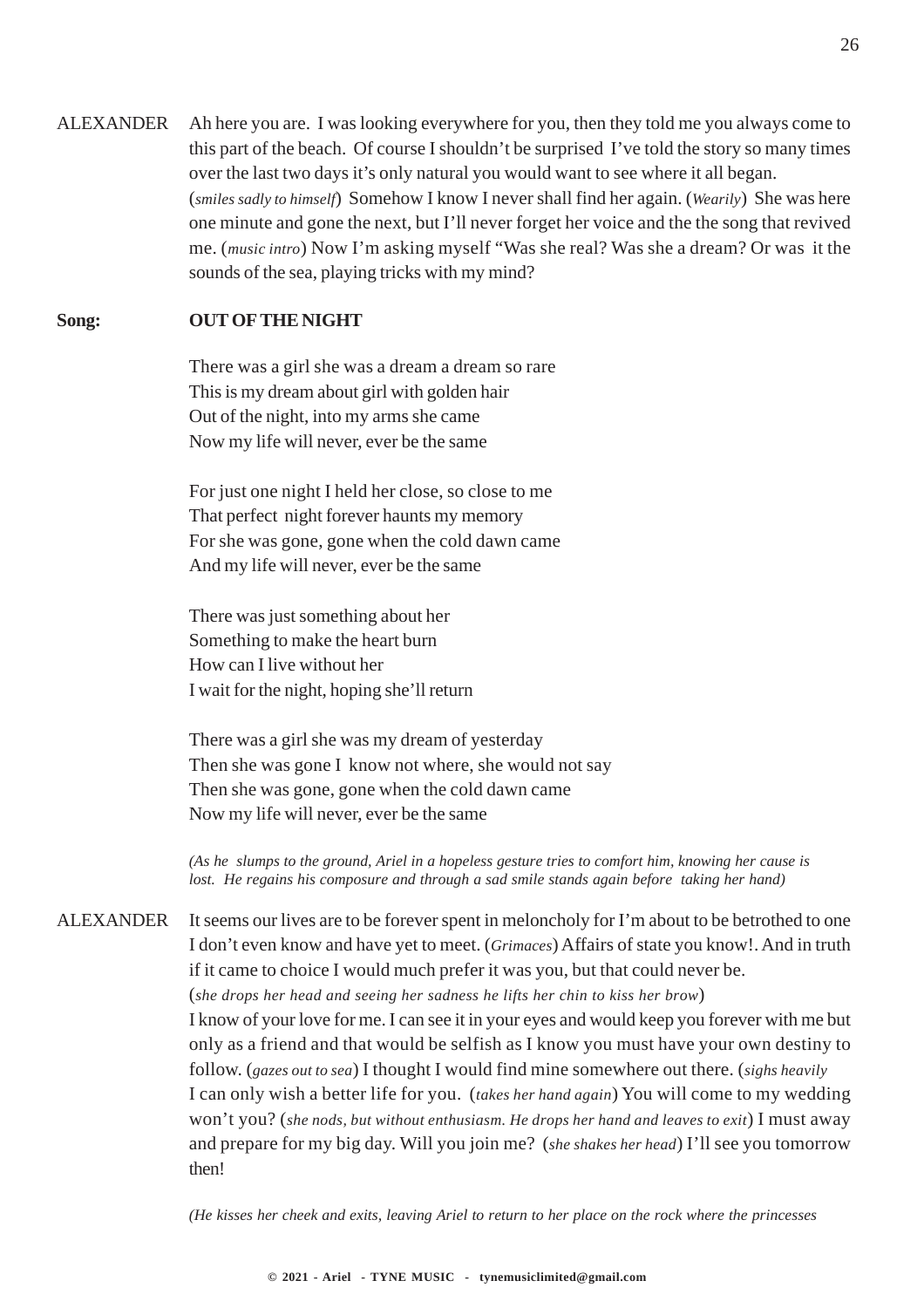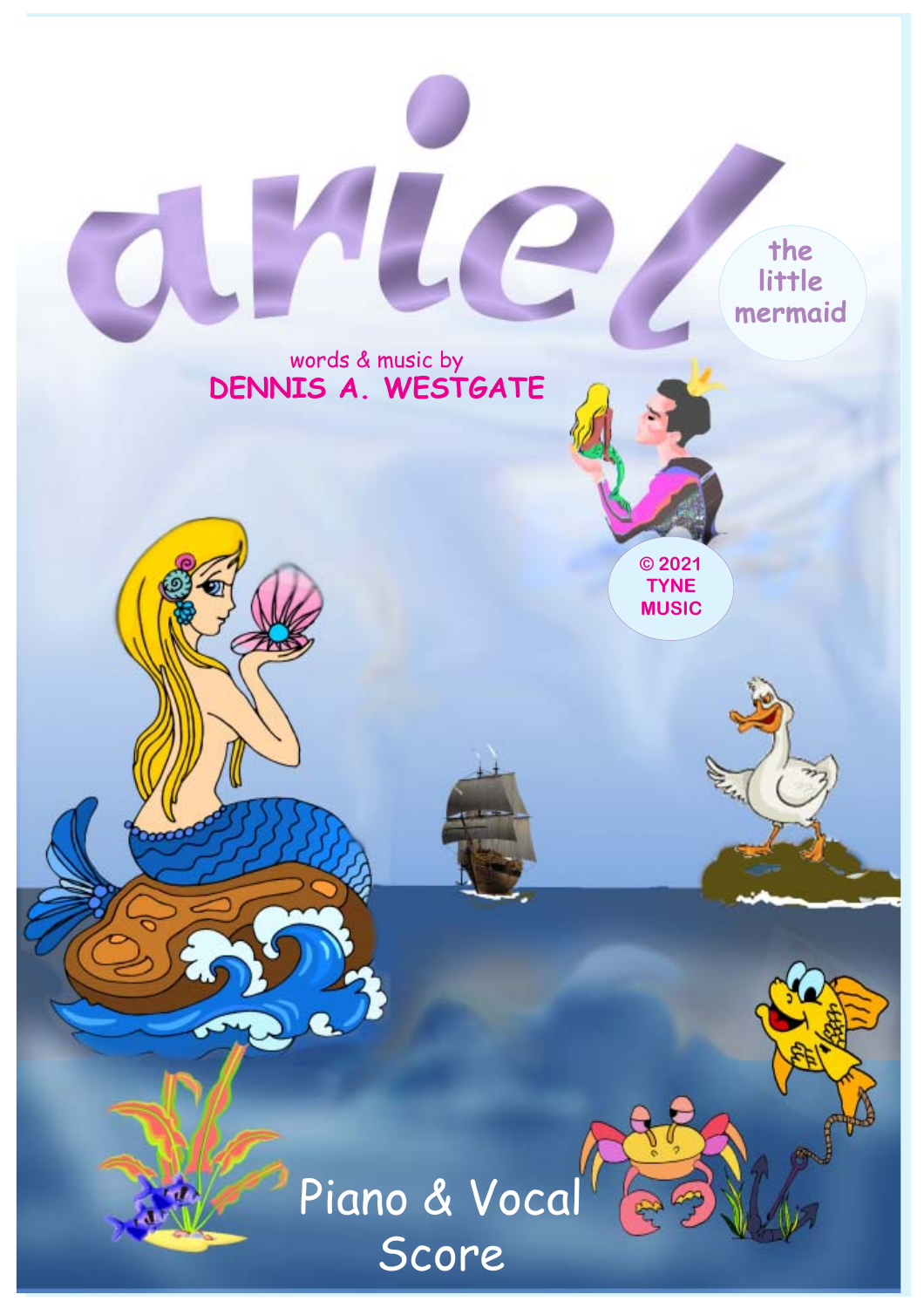

### **THE SONGS**

| $\mathbf{1}$ |                                                                       |  |
|--------------|-----------------------------------------------------------------------|--|
| 2.           |                                                                       |  |
| 3.           |                                                                       |  |
| 4.           |                                                                       |  |
| 5.           |                                                                       |  |
| 6.           |                                                                       |  |
| 7.           |                                                                       |  |
| 8.           |                                                                       |  |
| 9.           |                                                                       |  |
|              |                                                                       |  |
|              |                                                                       |  |
|              |                                                                       |  |
|              | 13. Looking Back (also the overture)  Granchio/Ariel & Full Cast . 48 |  |
|              |                                                                       |  |

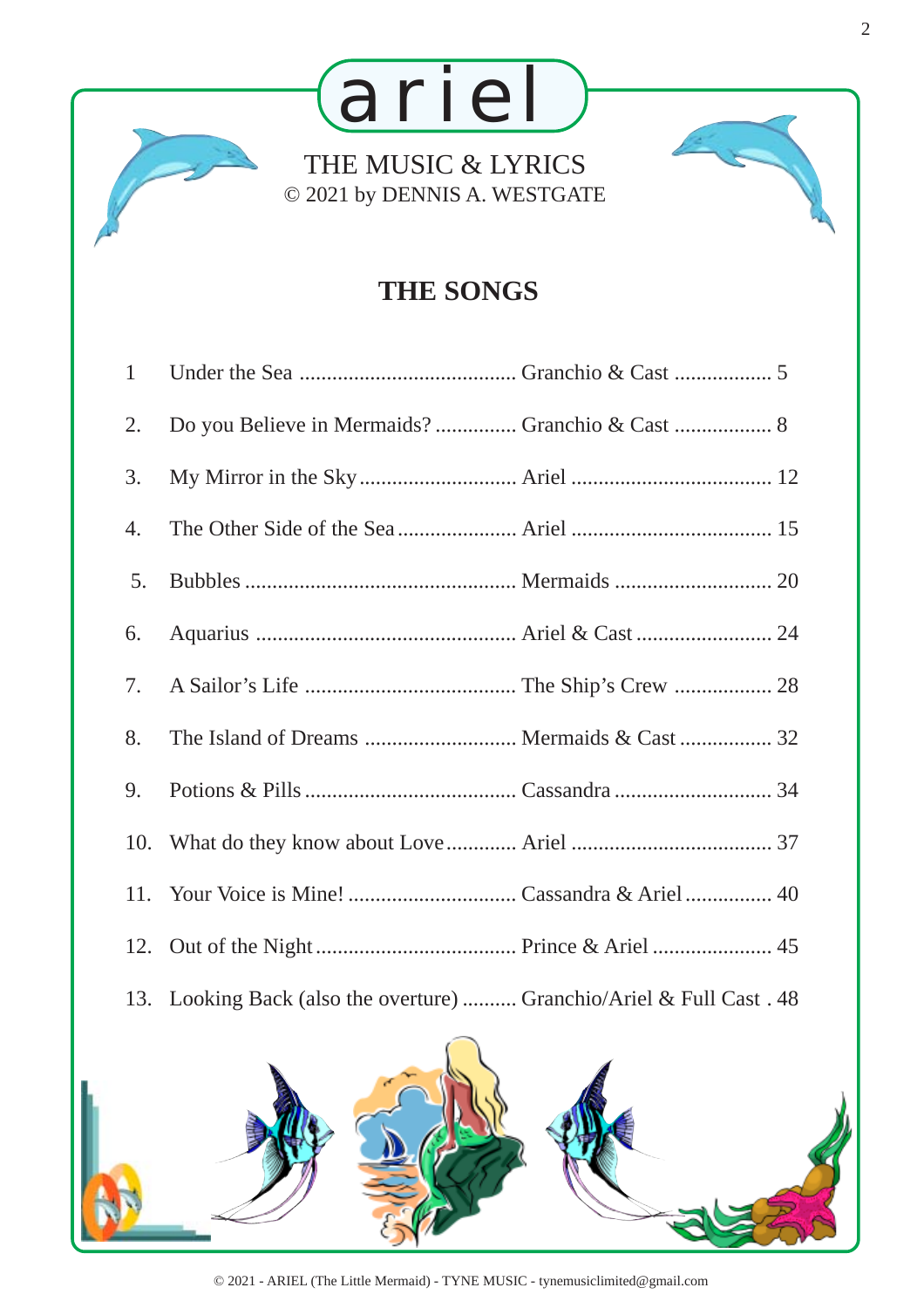### **Under the Sea**

Overture Song



© 2021 - ARIEL (The Little Mermaid) - TYNE MUSIC - tynemusiclimited@gmail.com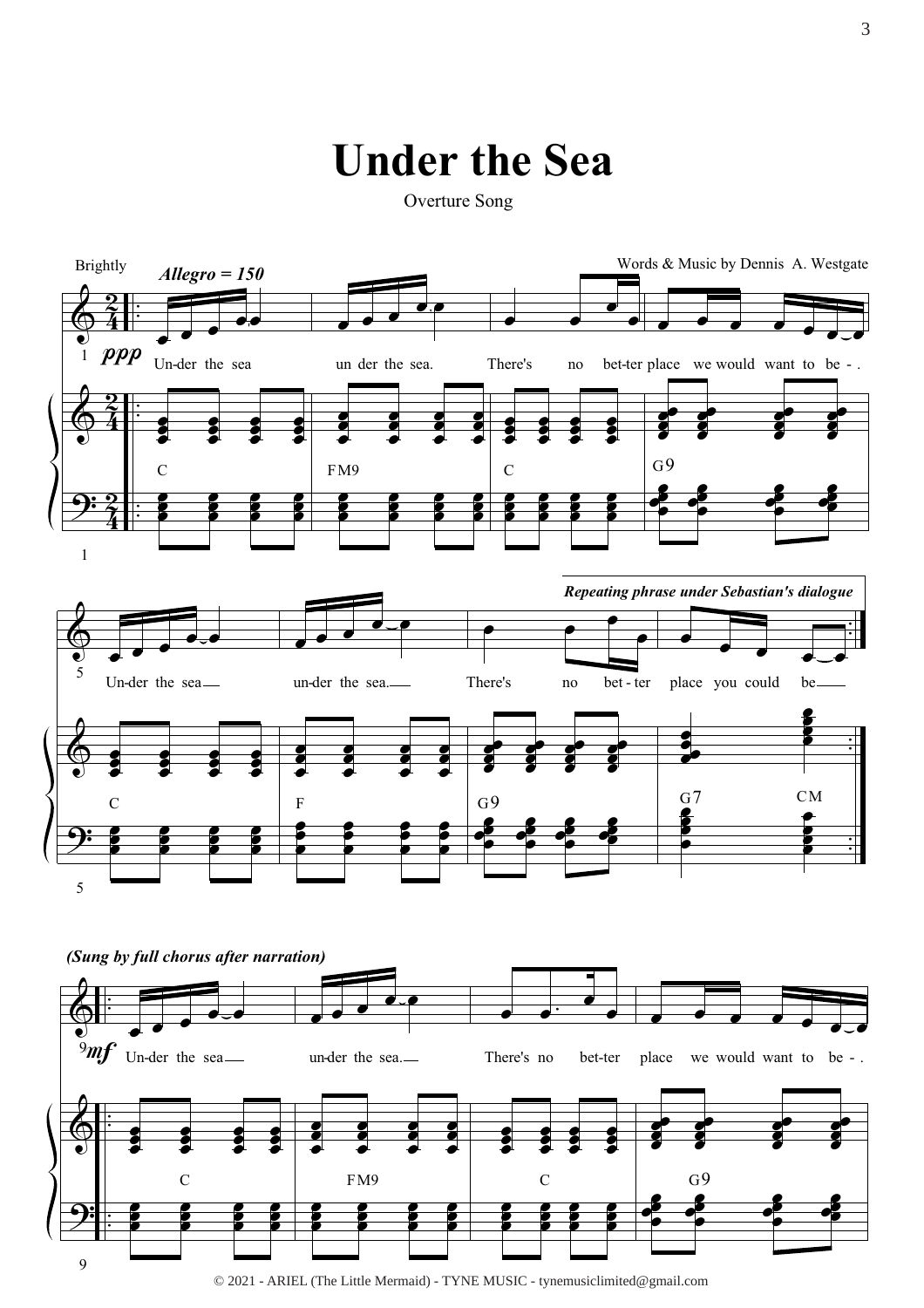





© 2021 - ARIEL (The Little Mermaid) - TYNE MUSIC - tynemusiclimited@gmail.com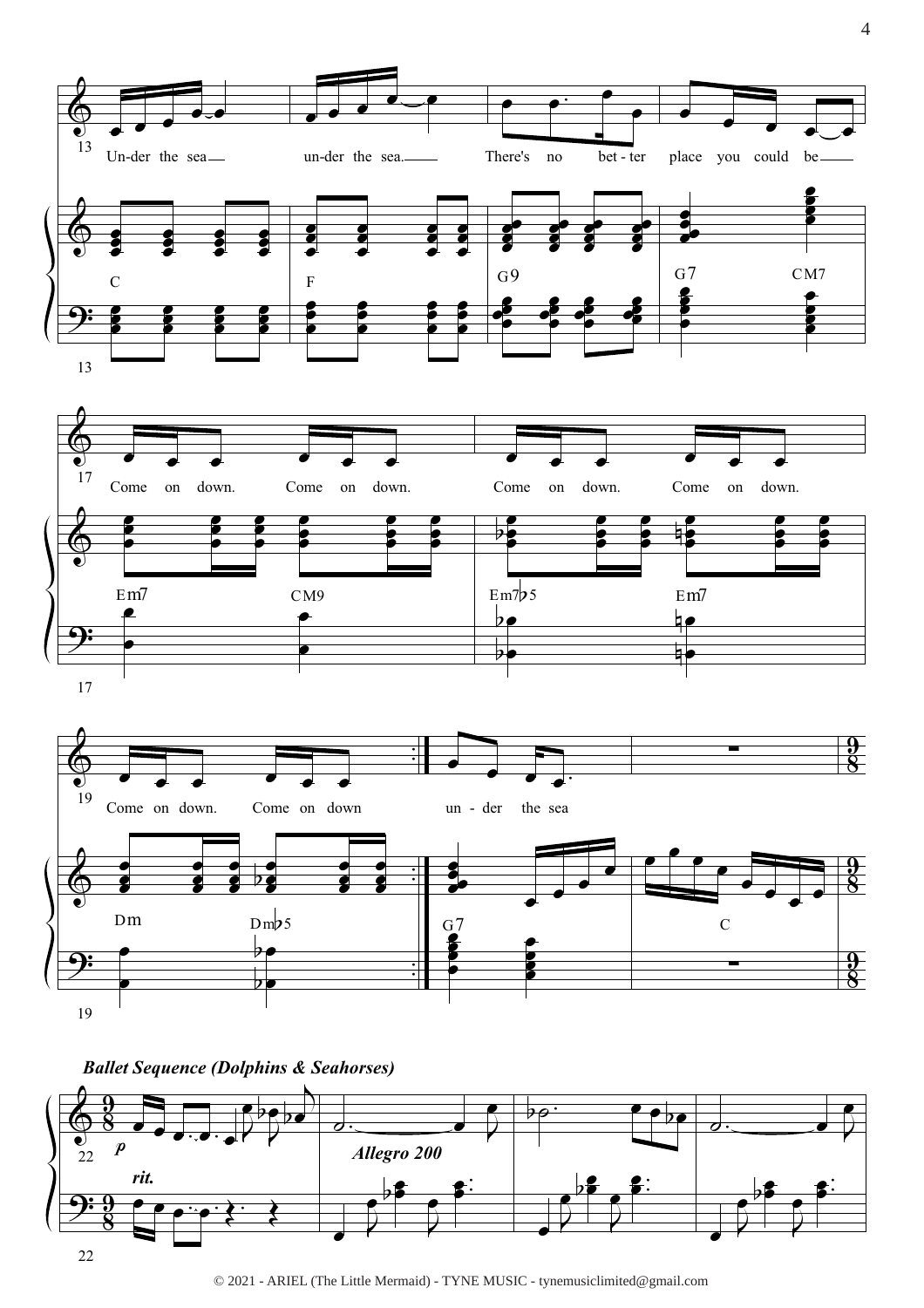# **Do You Believe in Mermaids?**



<sup>© 2021 -</sup> ARIEL (The Little Mermaid) - TYNE MUSIC - tynemusiclimited@gmail.com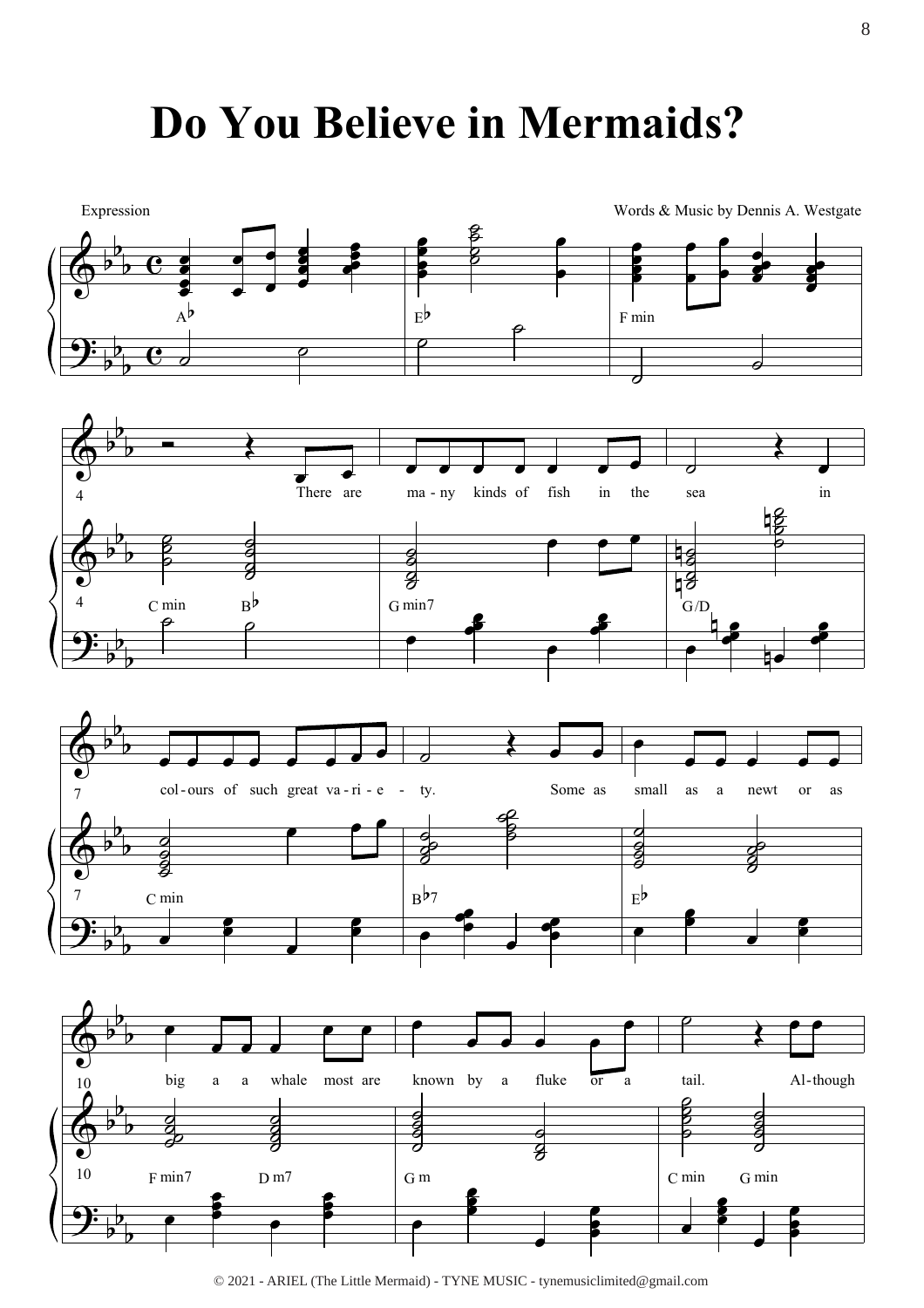

© 2021 - ARIEL (The Little Mermaid) - TYNE MUSIC - tynemusiclimited@gmail.com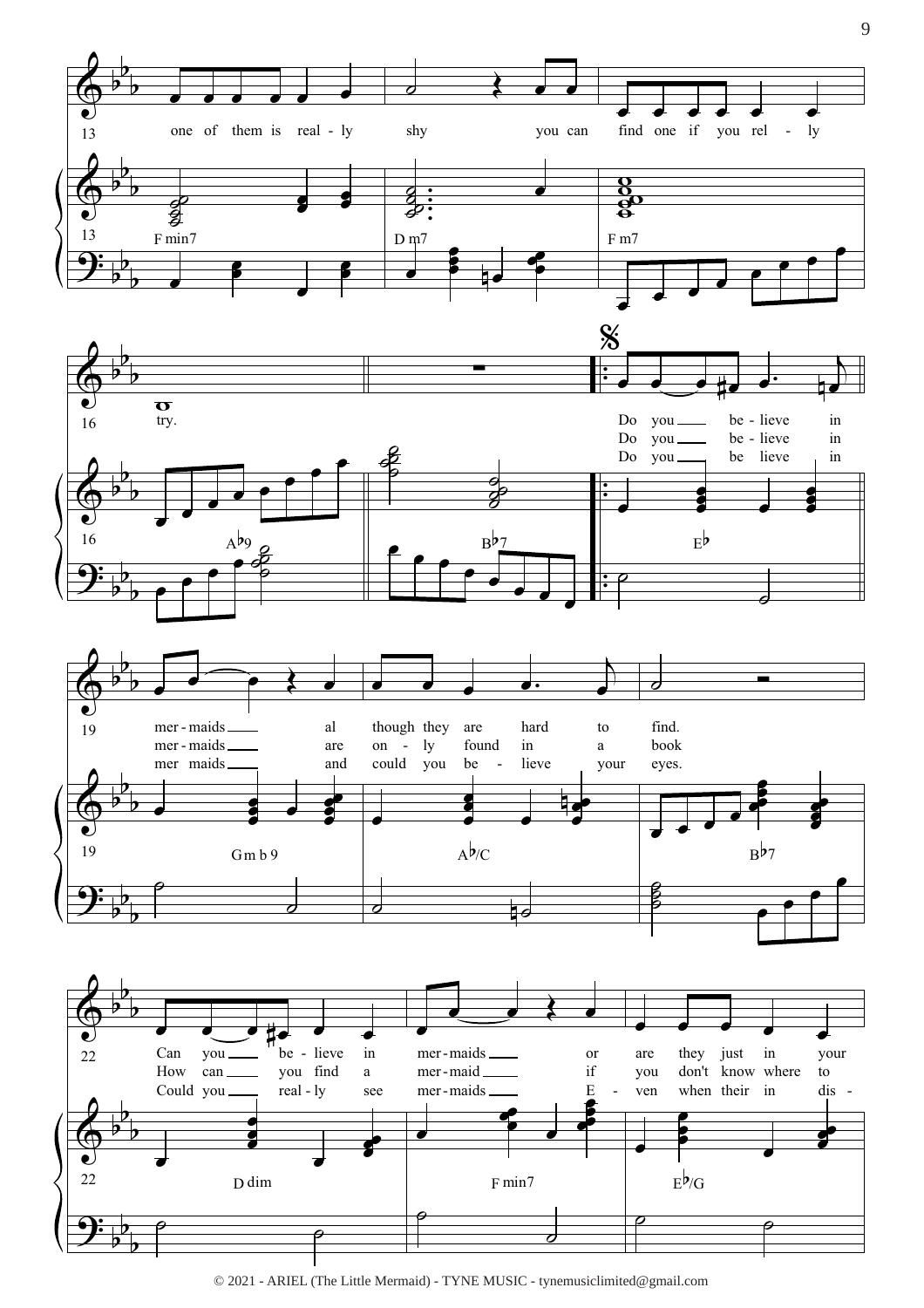# My Mirror in the Sky



<sup>© 2021 -</sup> ARIEL (The Little Mermaid) - TYNE MUSIC - tynemusiclimited@gmail.com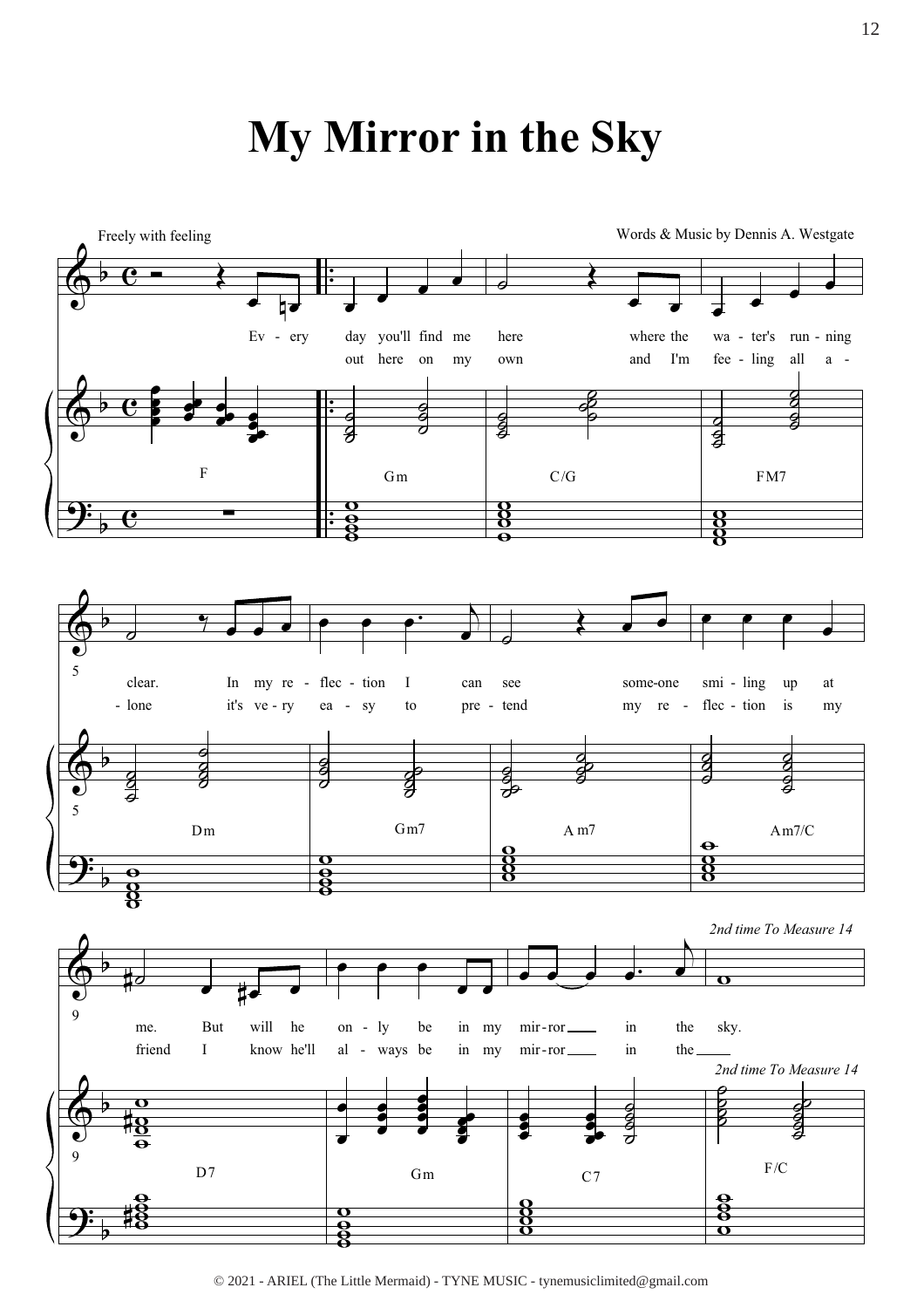# The Other Side of the Sea

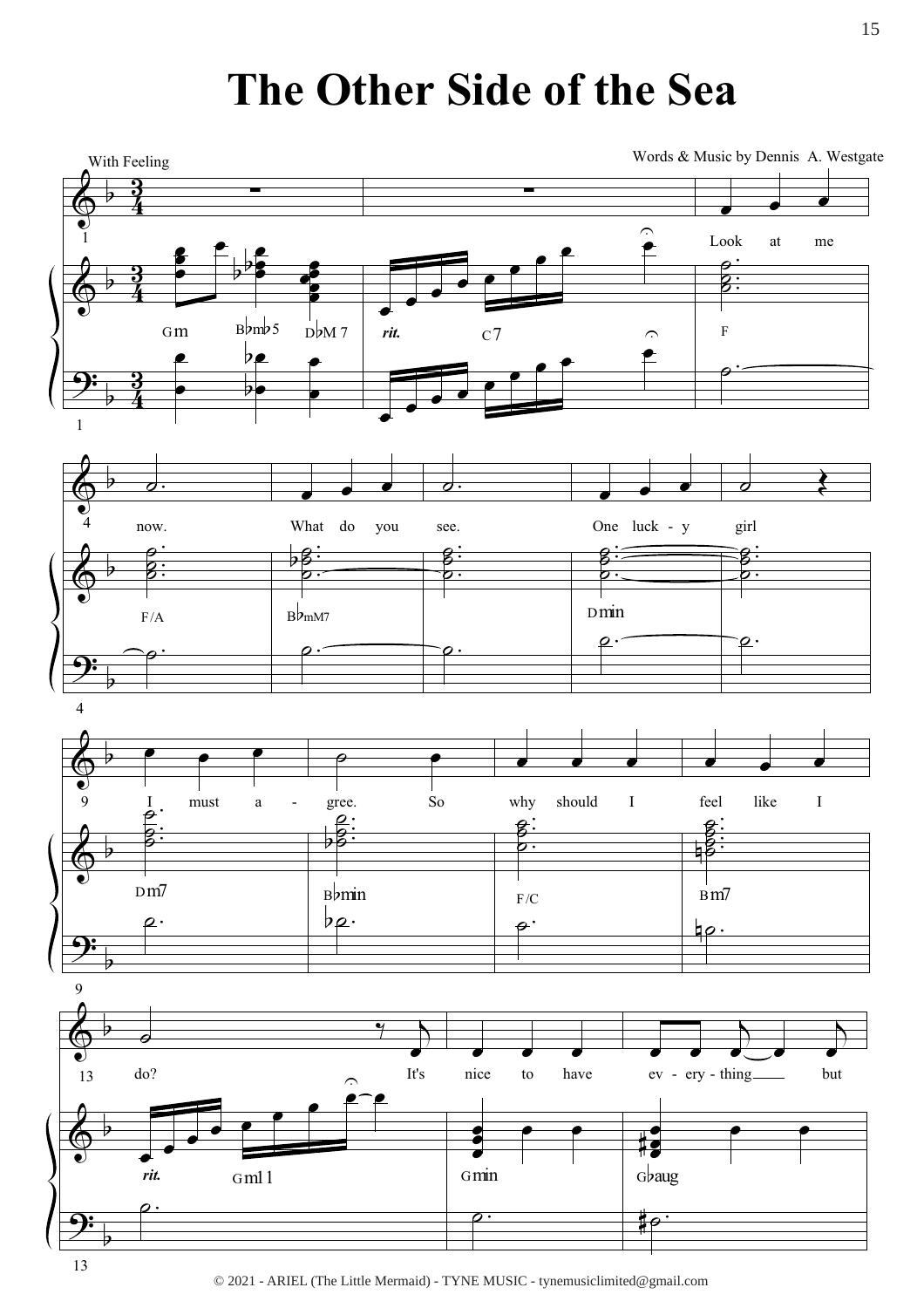

© 2021 - ARIEL (The Little Mermaid) - TYNE MUSIC - tynemusiclimited@gmail.com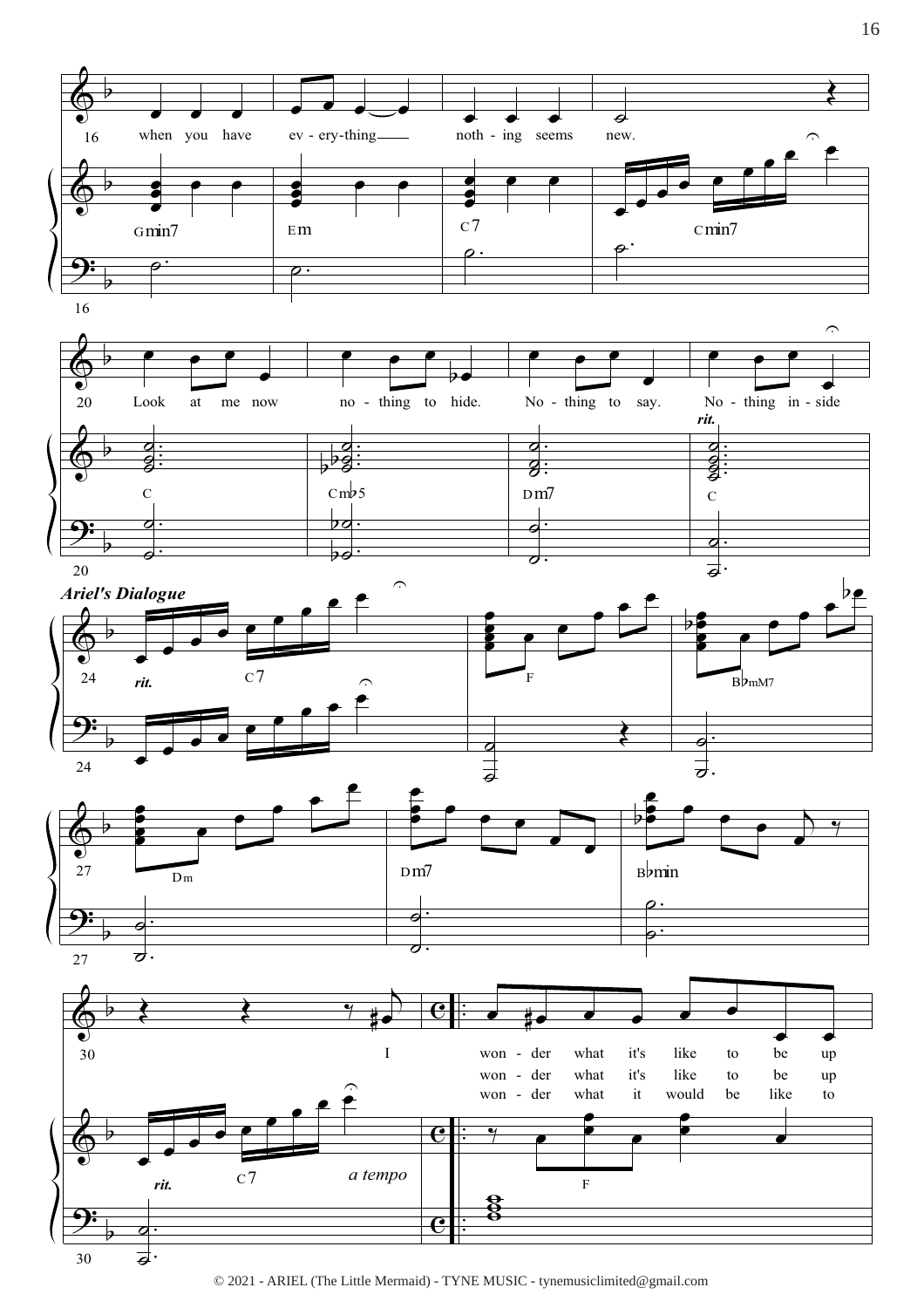**Bubbles** (The Mermaids' Song)



<sup>© 2021 -</sup> ARIEL (The Little Mermaid) - TYNE MUSIC - tynemusiclimited@gmail.com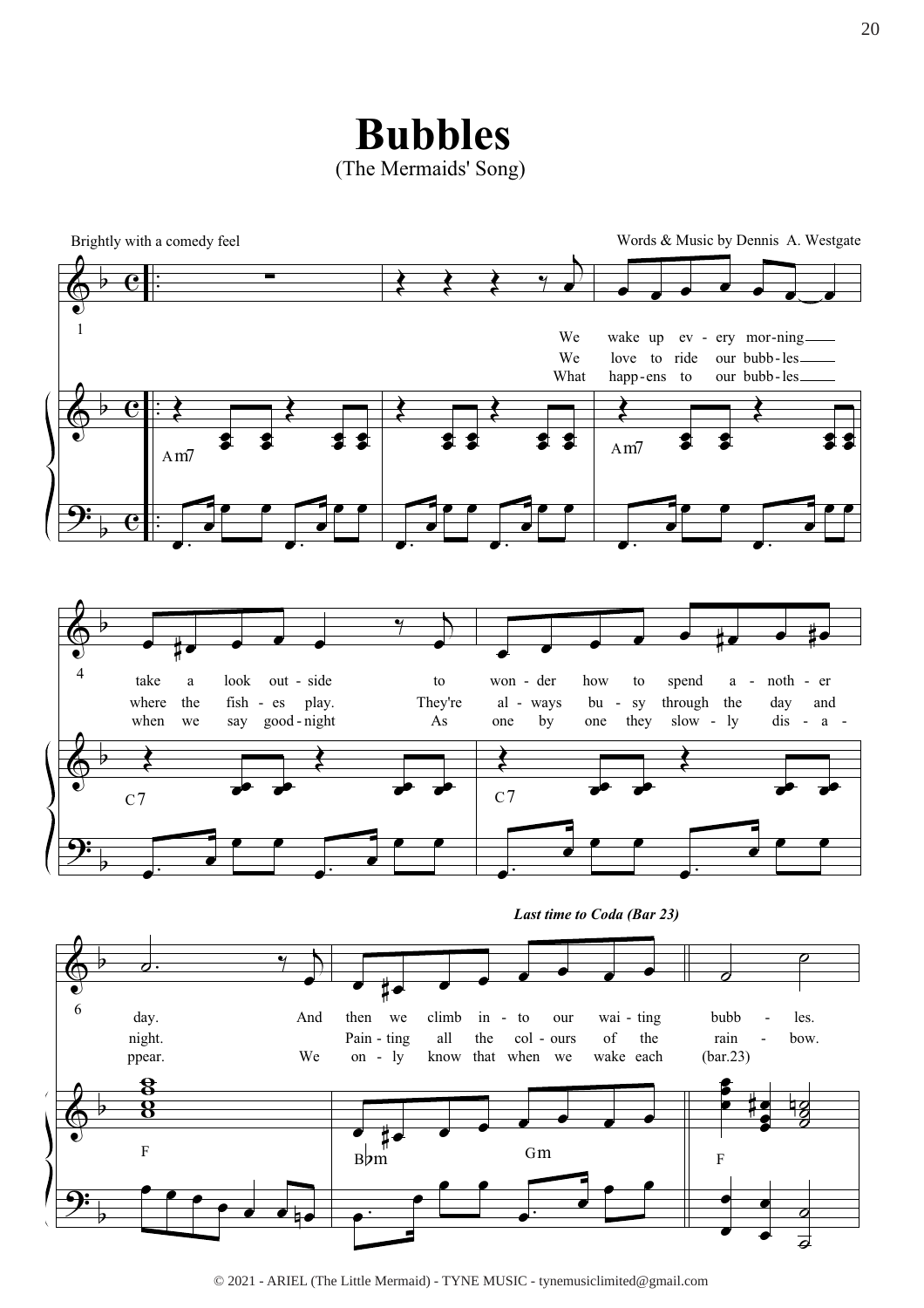# **Aquarius**



<sup>© 2021 -</sup> ARIEL (The Little Mermaid) - TYNE MUSIC - tynemusiclimited@gmail.com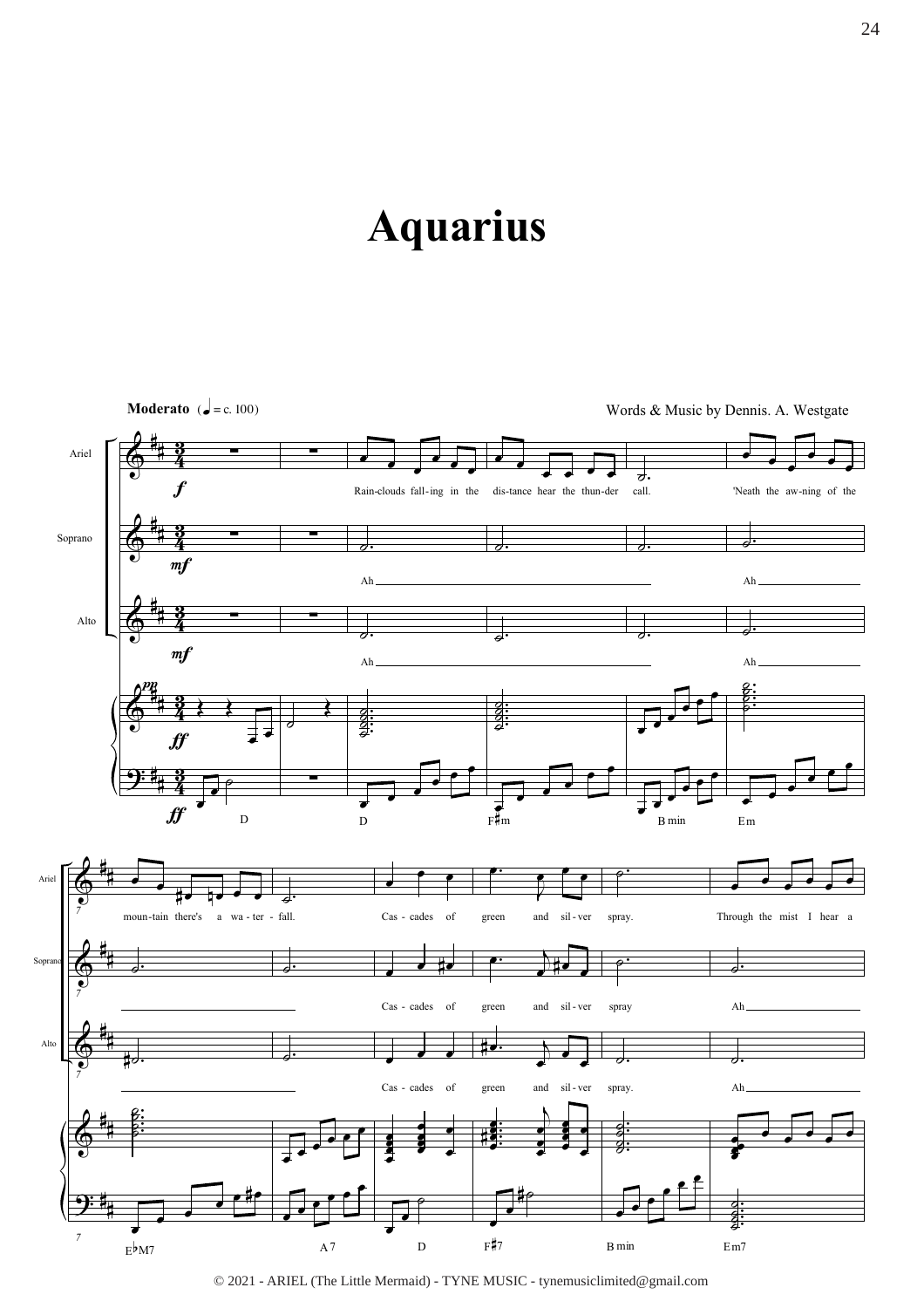

 $\copyright$  2021 - ARIEL (The Little Mermaid) - TYNE MUSIC - tynemusic<br>limited@gmail.com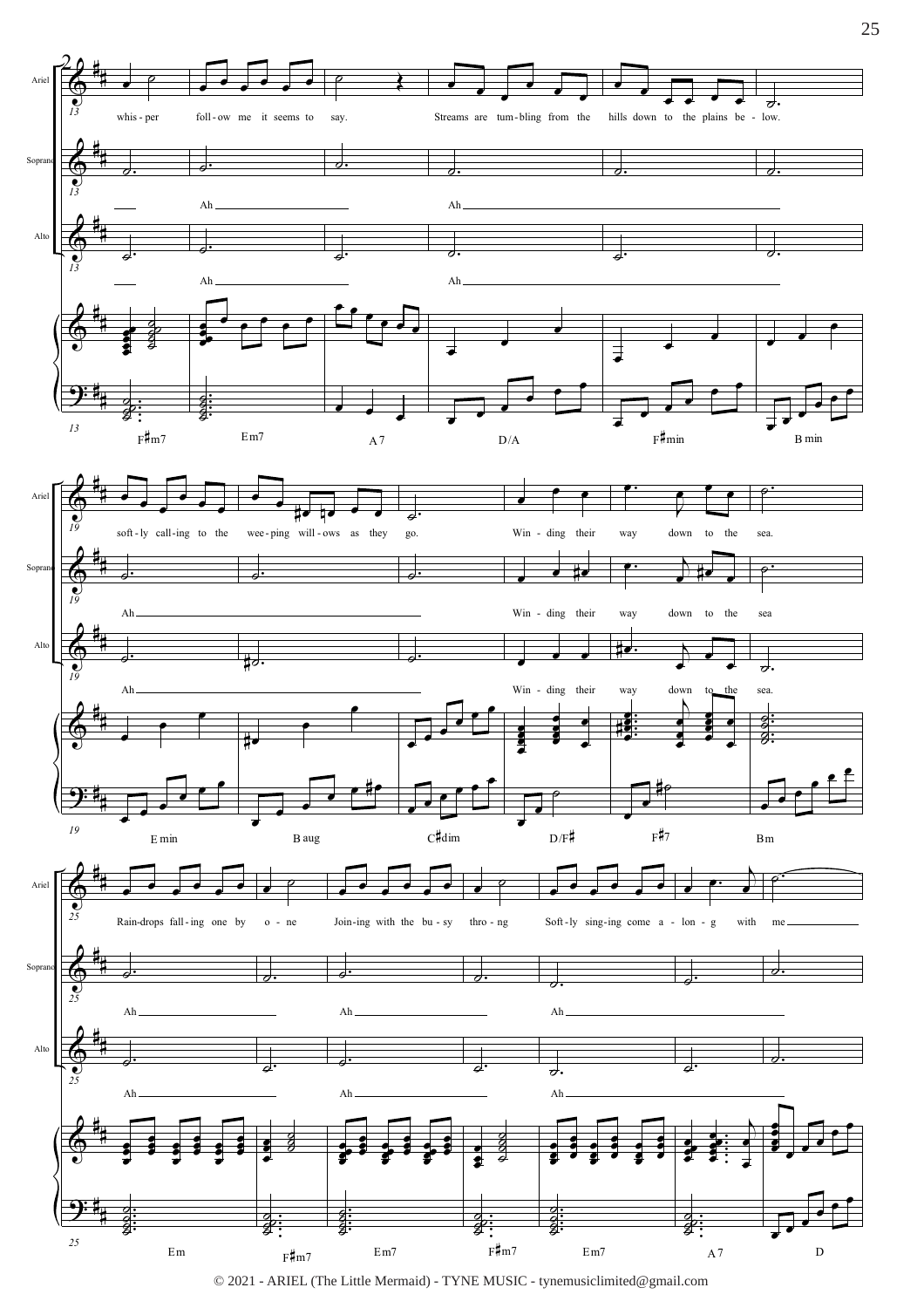

© 2021 - ARIEL (The Little Mermaid) - TYNE MUSIC - tynemusiclimited@gmail.com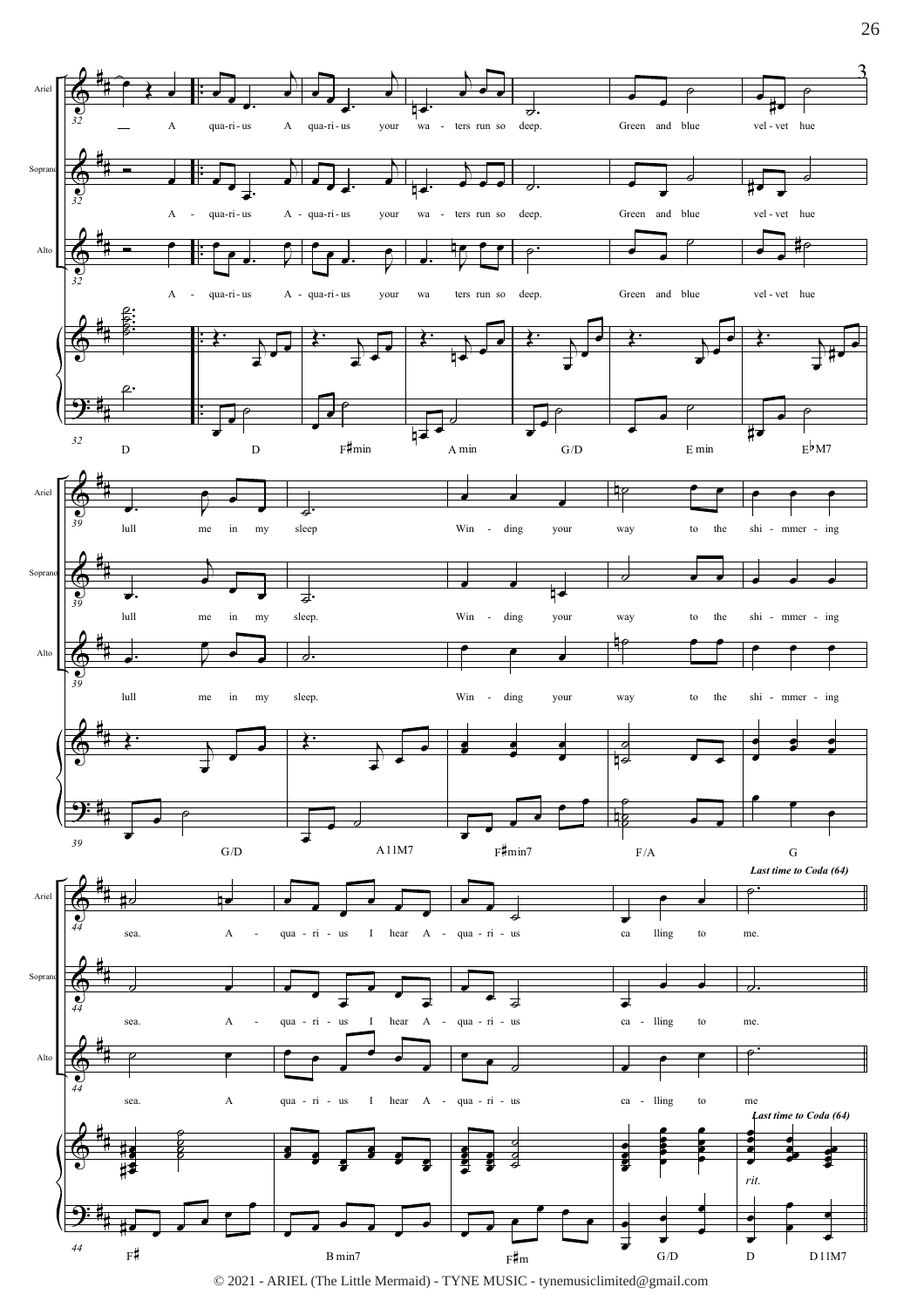## **Your Voice is Mine!**



<sup>© 2021 -</sup> ARIEL (The Little Mermaid) - TYNE MUSIC - tynemusiclimited@gmail.com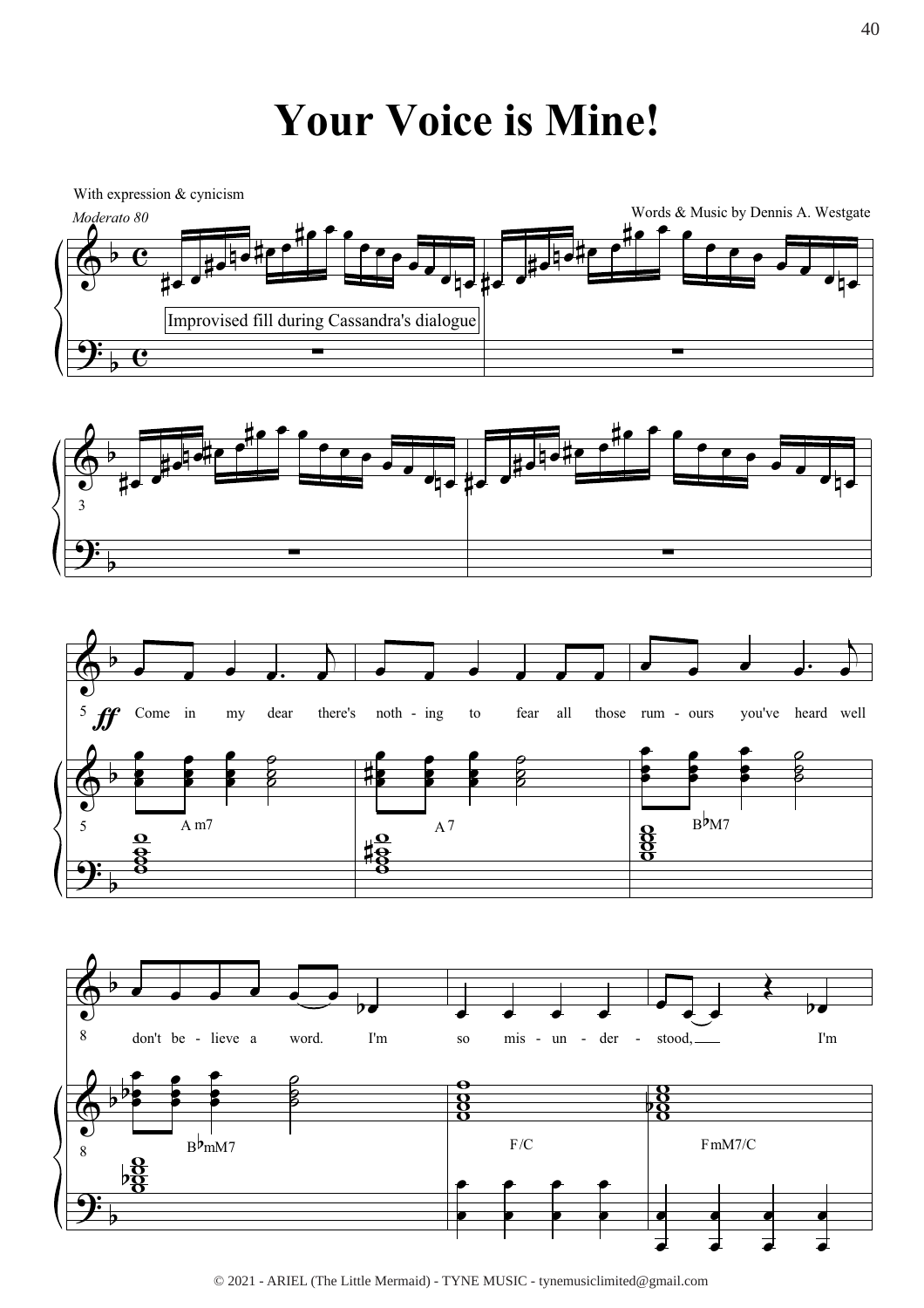







© 2021 - ARIEL (The Little Mermaid) - TYNE MUSIC - tynemusiclimited@gmail.com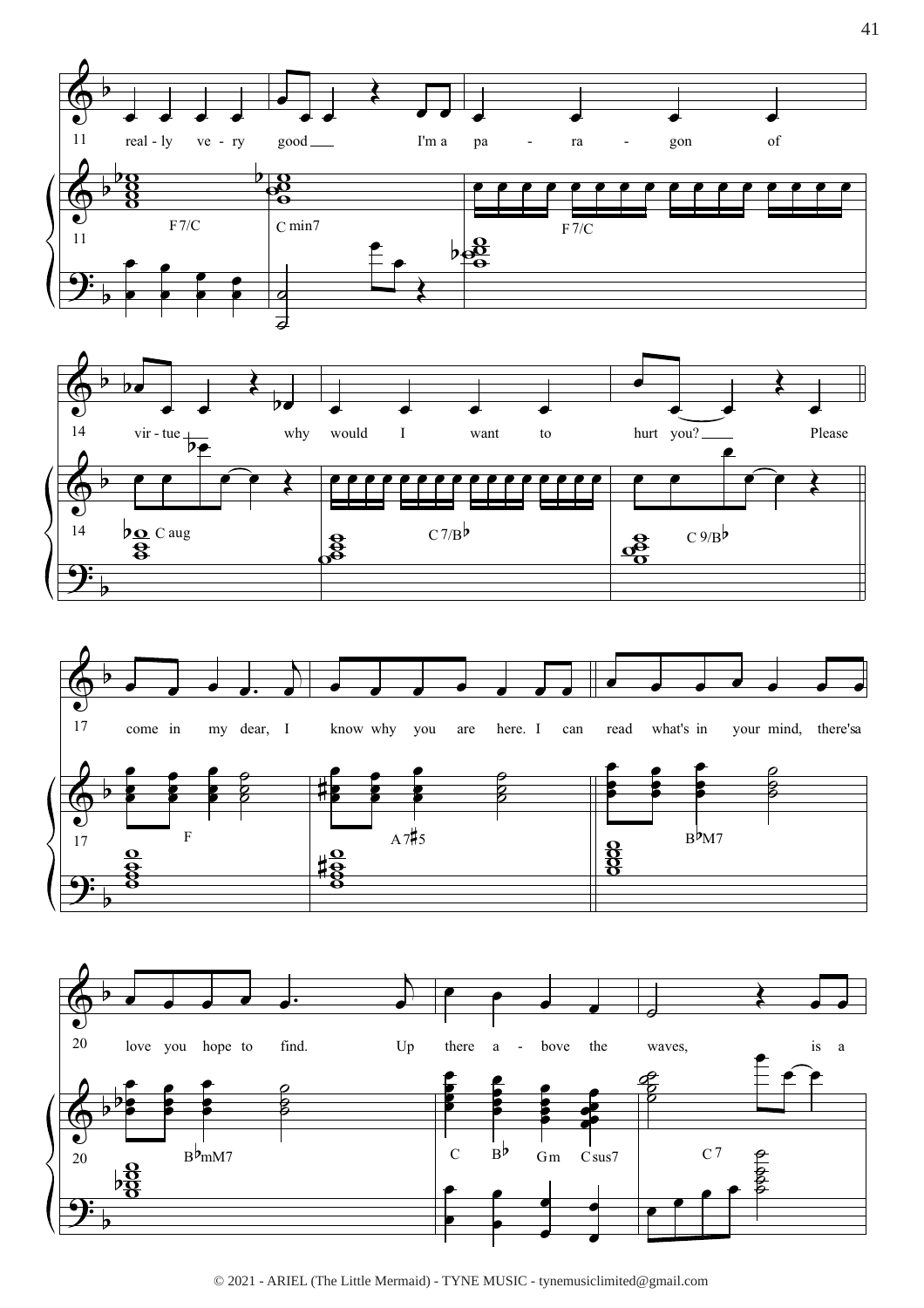

© 2021 - ARIEL (The Little Mermaid) - TYNE MUSIC - tynemusiclimited@gmail.com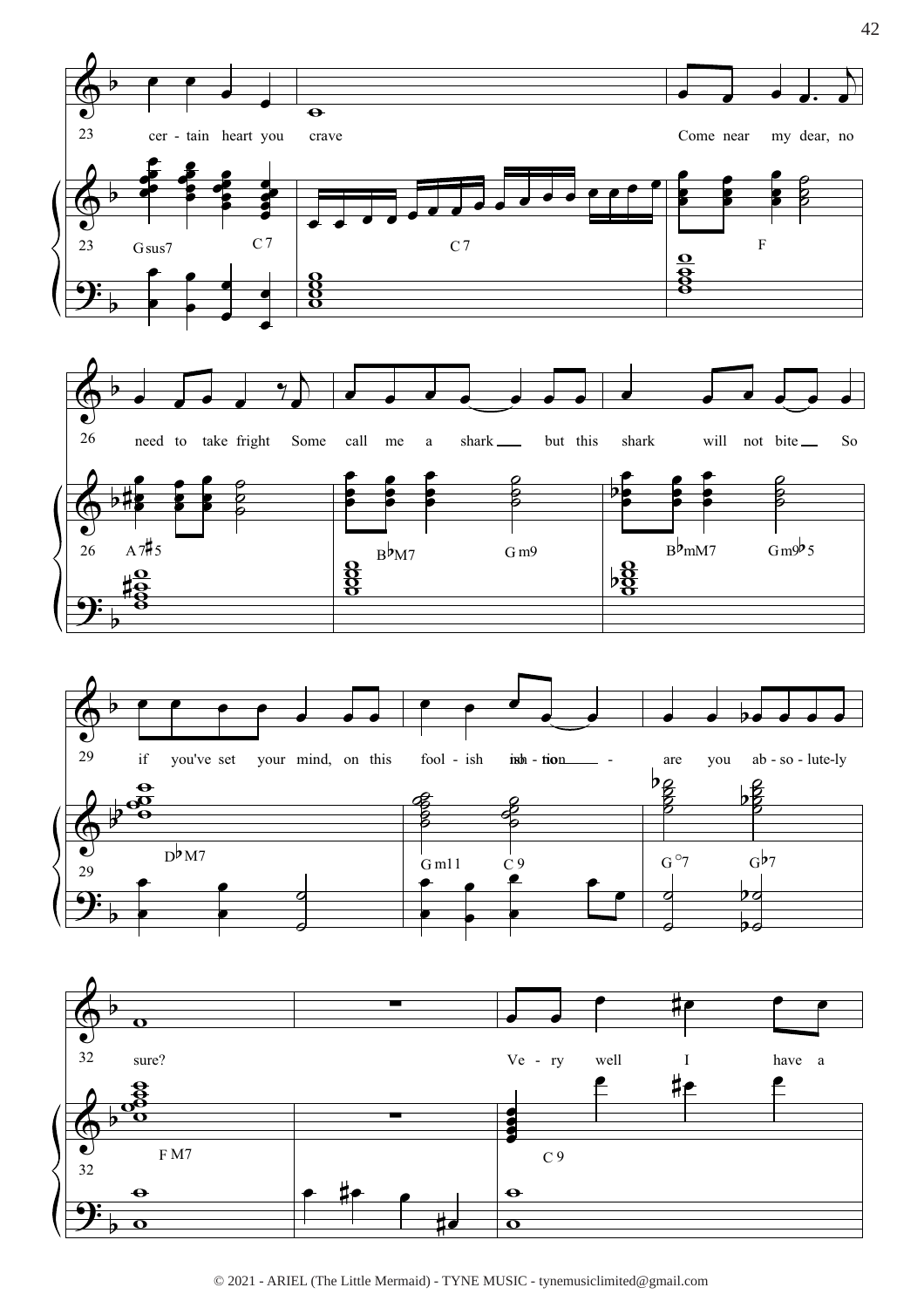## **Out of the Night**



<sup>© 2021 -</sup> ARIEL (The Little Mermaid) - TYNE MUSIC - tynemusiclimited@gmail.com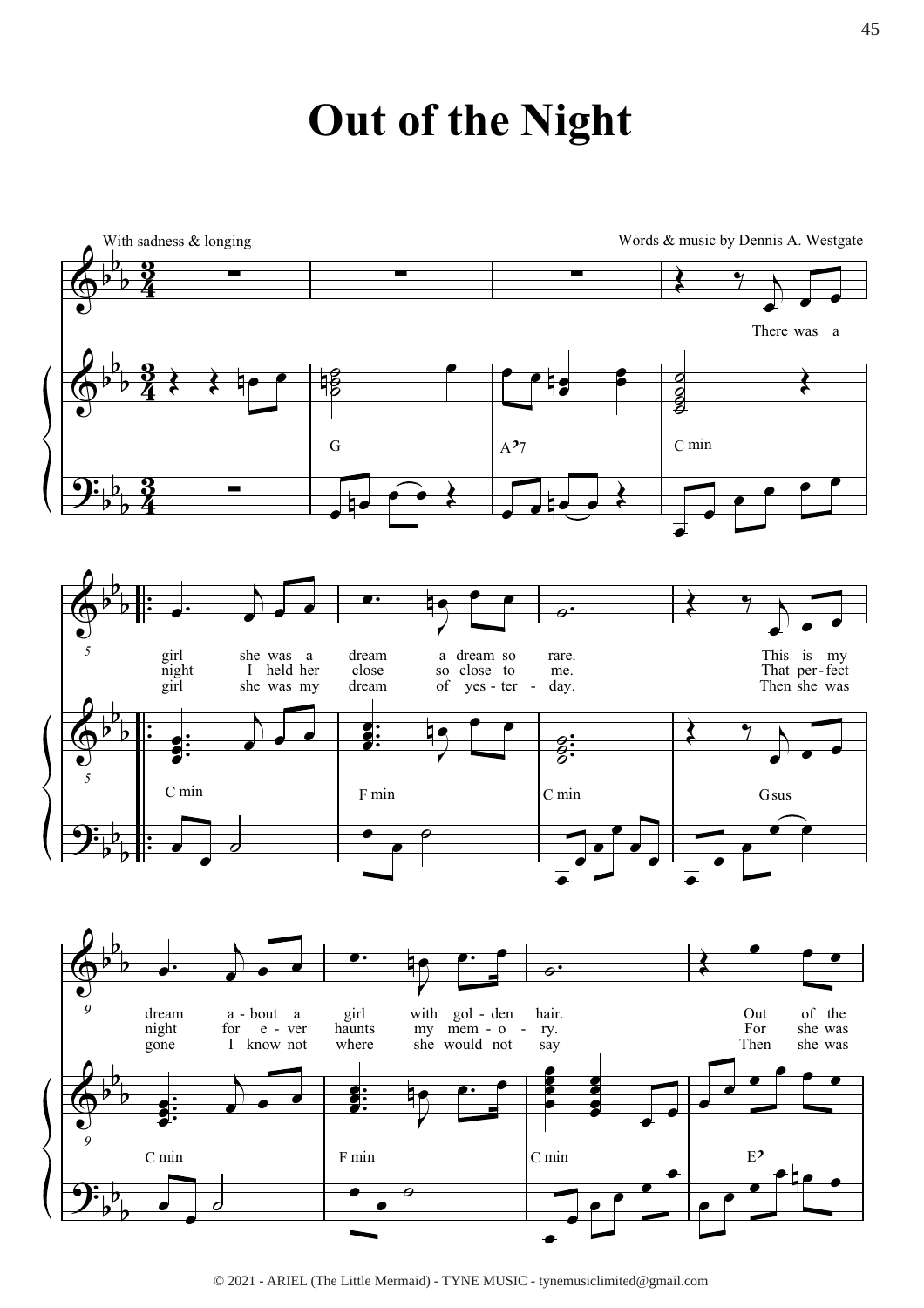







<sup>© 2021 -</sup> ARIEL (The Little Mermaid) - TYNE MUSIC - tynemusiclimited@gmail.com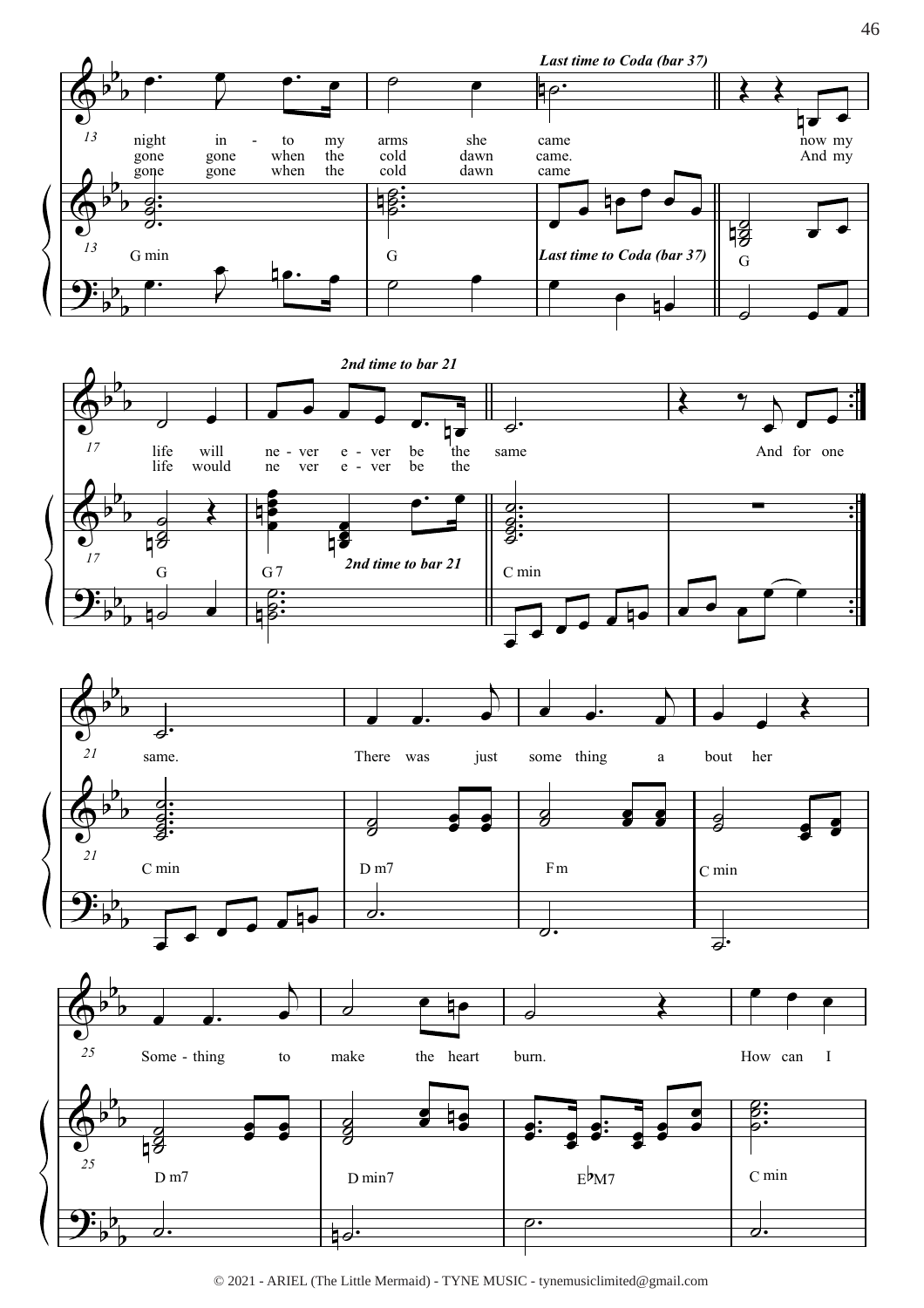# **Looking Back**





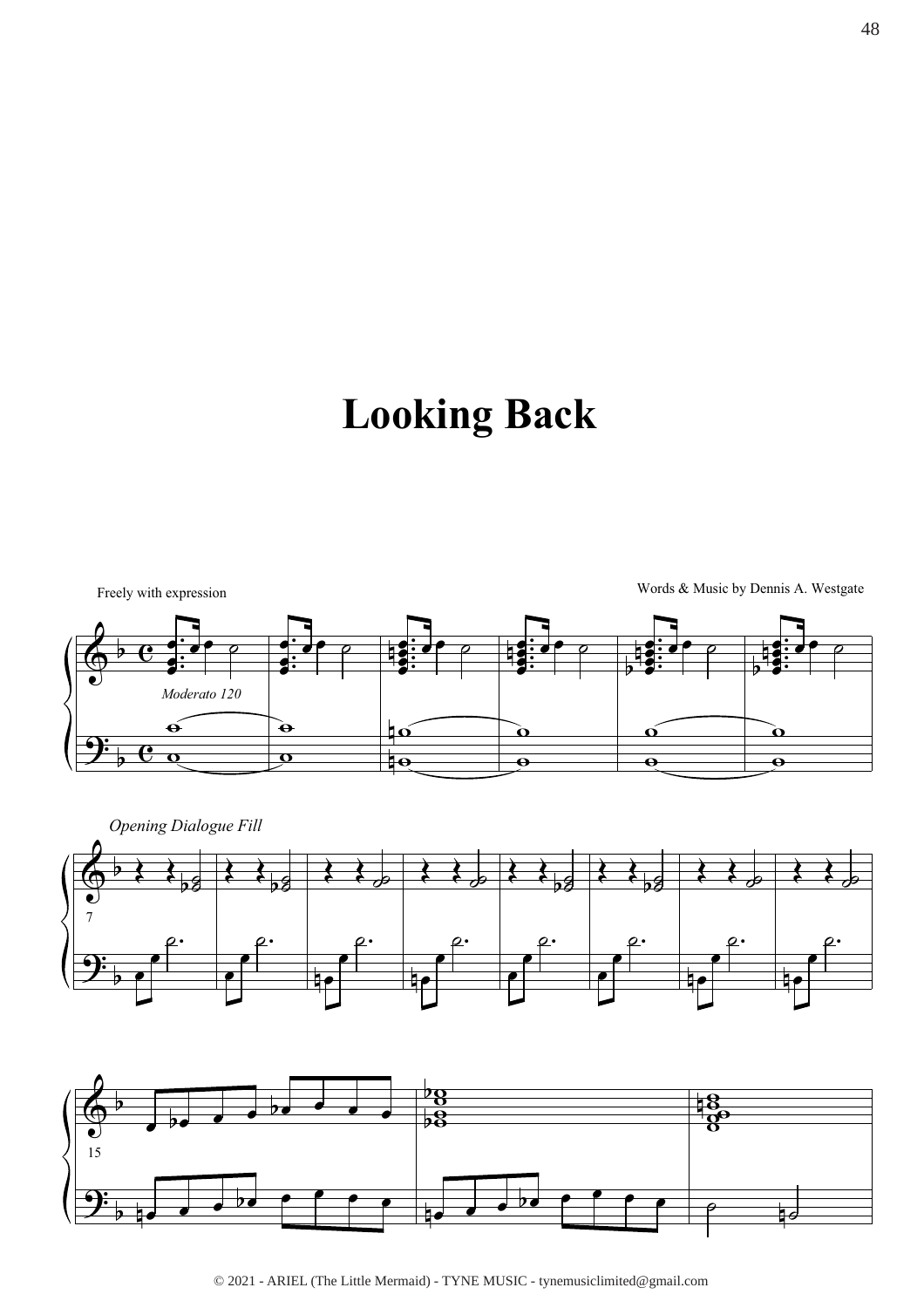

© 2021 - ARIEL (The Little Mermaid) - TYNE MUSIC - tynemusiclimited@gmail.com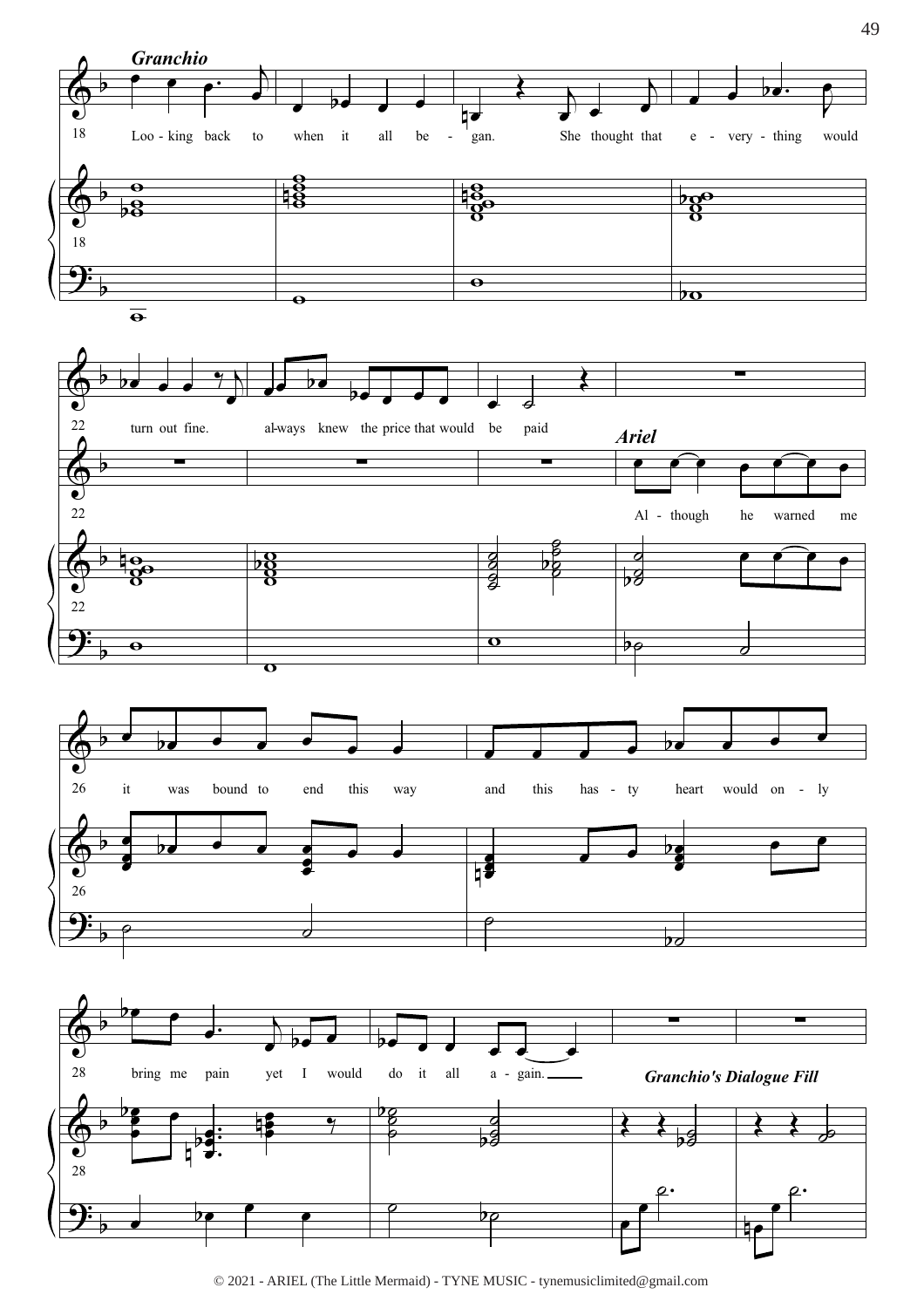